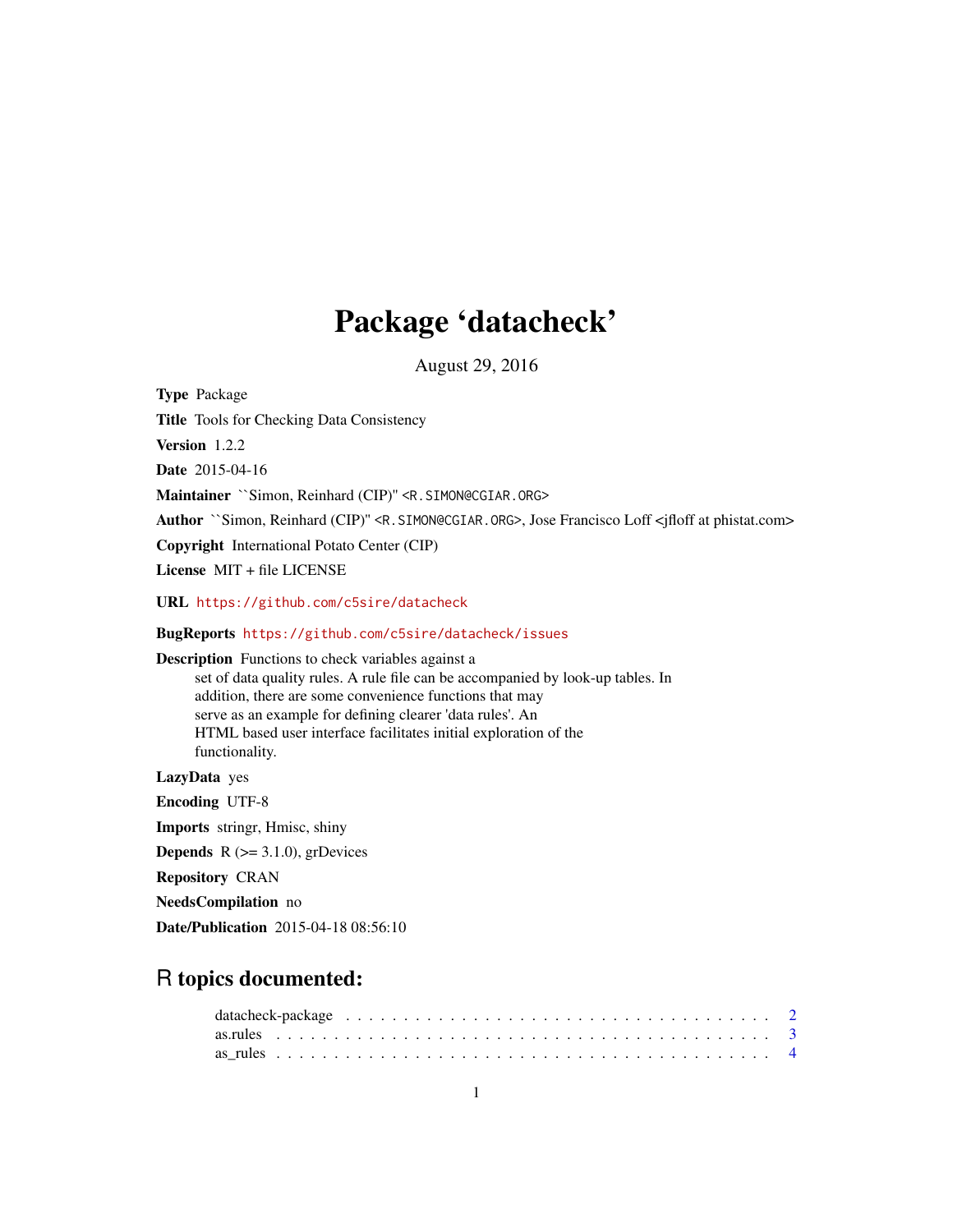<span id="page-1-0"></span>

|       |                                                                                                                         | $\overline{4}$ |
|-------|-------------------------------------------------------------------------------------------------------------------------|----------------|
|       |                                                                                                                         | 6              |
|       |                                                                                                                         | $\overline{7}$ |
|       |                                                                                                                         | 8              |
|       |                                                                                                                         | 9              |
|       |                                                                                                                         | 10             |
|       |                                                                                                                         | 11             |
|       |                                                                                                                         | 11             |
|       |                                                                                                                         | <sup>12</sup>  |
|       |                                                                                                                         | 13             |
|       | $is. only Lowers \dots \dots \dots \dots \dots \dots \dots \dots \dots \dots \dots \dots \dots \dots \dots \dots \dots$ | 15             |
|       |                                                                                                                         | <b>16</b>      |
|       |                                                                                                                         | 17             |
|       |                                                                                                                         | 18             |
|       |                                                                                                                         | <b>19</b>      |
|       |                                                                                                                         | 20             |
|       |                                                                                                                         | 21             |
|       |                                                                                                                         | 22             |
|       |                                                                                                                         | 23             |
|       |                                                                                                                         | 23             |
|       |                                                                                                                         | 24             |
|       |                                                                                                                         | 25             |
|       |                                                                                                                         | 25             |
|       |                                                                                                                         | 26             |
|       |                                                                                                                         | 27             |
|       |                                                                                                                         | 27             |
|       |                                                                                                                         | 28             |
|       |                                                                                                                         | 28             |
|       |                                                                                                                         | 29             |
|       |                                                                                                                         | 29             |
|       |                                                                                                                         | 30             |
|       |                                                                                                                         |                |
| Index |                                                                                                                         | 31             |
|       |                                                                                                                         |                |

datacheck-package *Check a table against a set of constraints or rules defined in R.*

## Description

The rules can be written in standard R syntax. A rule must contain the names of 'columns' or variables present in the table and use R operators or simple functions. If not, the rule will simply be ignored. Each line must 'test' one rule and return a vector of boolean values as many as the table has rows. Rules must not contain an assignment. The set of rules is simply defined as a set of R statements and can be mixed with empty lines and comments. Comments after a rule will be used for summarizing rule check results in a table and should therefore be short - usually short names. This allows to visually organize rules in a file and also document them. One may put more extensive comments just before the rule and add a short name or comment on the same line after it. This also allows to use standard R editors for development of the rules.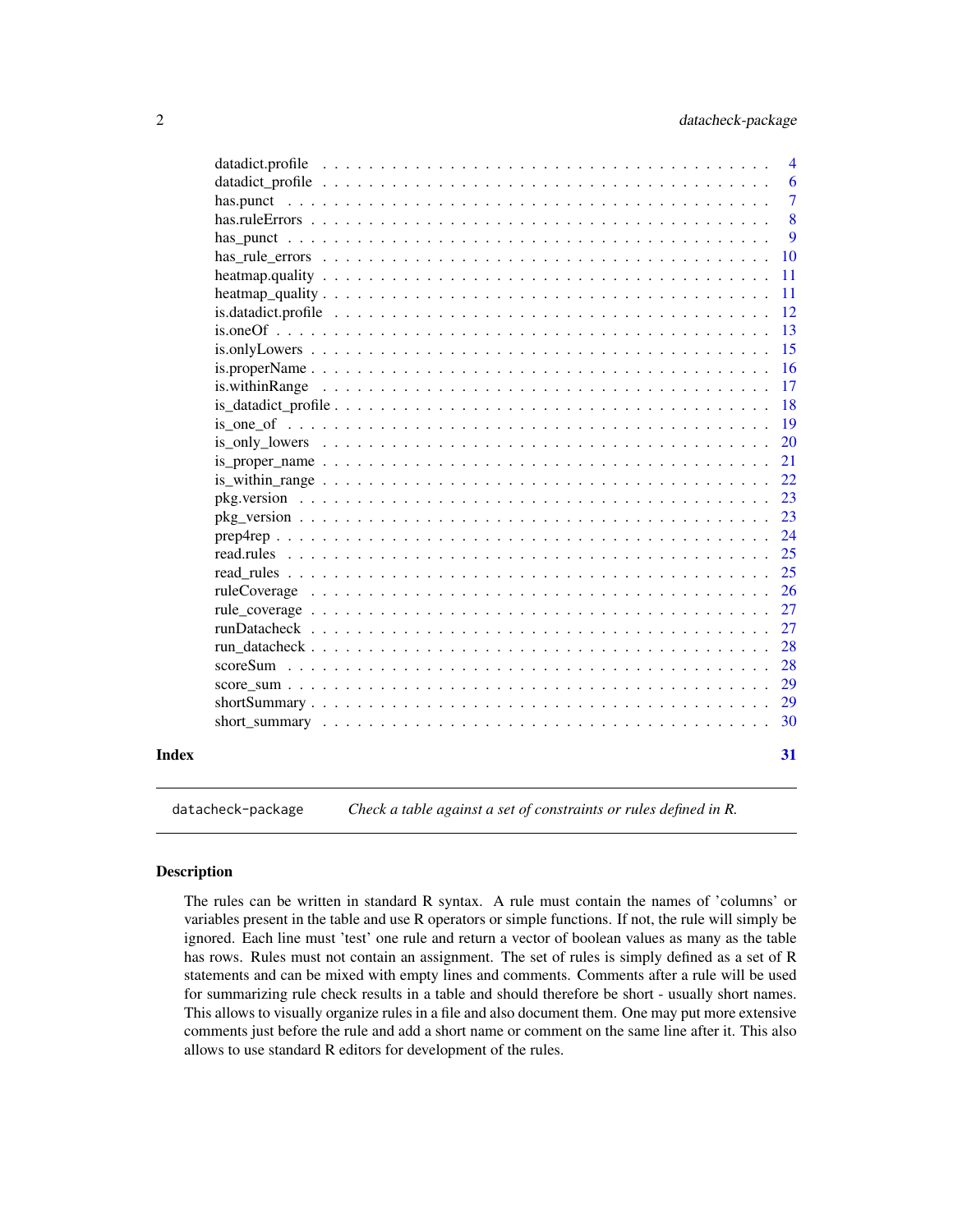#### <span id="page-2-0"></span> $\alpha$ s.rules  $\beta$

## Details

A simple score is calculated based on the number of rules a datapoint (= table cell) complies with. Like in a school test only the number of correct answers (or rule compliances) are counted. Summaries of scores by row (record) and column (variable) are added to a score data frame.

The table itself must be a simple dataframe or .csv file.

The package includes a simple graphical user interface as a web page. This can be started with run\_datacheck(). This interface shows summaries of the checks by rule and by record. The score table can be 'downloaded'. The user interface is meant as an easy way to get to know the package. All results can be also created using the command line interface of R.

The main function and the principal example can be found under datadict\_profile.

Several helper functions like is\_proper\_name or is\_only\_lowers are for convenience and illustration on how to express rules more clearly or succinct.

<span id="page-2-1"></span>as.rules *Converts a vector of lines into a rules data frame*

#### **Description**

The rules must be one per line and should evaluate to a vector of TRUE or FALSE.

#### Usage

as.rules(lines = "")

#### Arguments

lines R statements with conditions

#### Details

A rule must only refer to one 'column' name. Rule statements may not have assignment operators (= or <-). Rules may be separated by empty or commented lines. A comment after a rule is used to document the specific rule in the summary table.

#### Value

The results as a datadict object or NA for 'empty' rule lines

#### Author(s)

Reinhard Simon

#### See Also

Other datadict: [as\\_rules](#page-3-1); [datadict.profile](#page-3-2); [datadict\\_profile](#page-5-1); [has.ruleErrors](#page-7-1); [has\\_rule\\_errors](#page-9-1); [is.datadict.profile](#page-11-1); [is\\_datadict\\_profile](#page-17-1); [prep4rep](#page-23-1); [read.rules](#page-24-1); [read\\_rules](#page-24-2)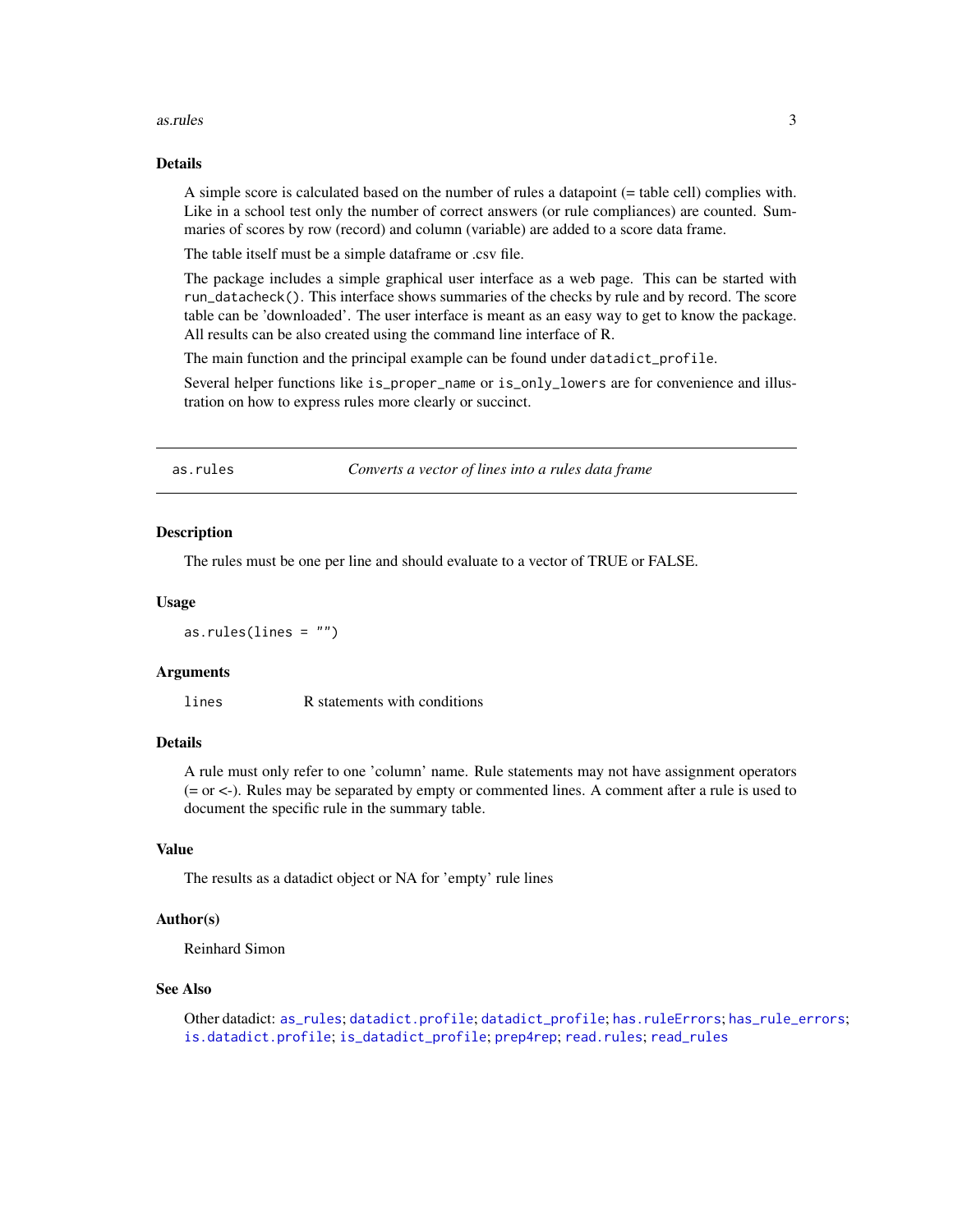<span id="page-3-1"></span><span id="page-3-0"></span>

The rules must be one per line and should evaluate to a vector of TRUE or FALSE.

#### Usage

 $as_rules(lines = "")$ 

#### Arguments

lines R statements with conditions

## Details

A rule must only refer to one 'column' name. Rule statements may not have assignment operators (= or <-). Rules may be separated by empty or commented lines. A comment after a rule is used to document the specific rule in the summary table.

#### Value

The results as a datadict object or NA for 'empty' rule lines

## Author(s)

Reinhard Simon

## See Also

Other datadict: [as.rules](#page-2-1); [datadict.profile](#page-3-2); [datadict\\_profile](#page-5-1); [has.ruleErrors](#page-7-1); [has\\_rule\\_errors](#page-9-1); [is.datadict.profile](#page-11-1); [is\\_datadict\\_profile](#page-17-1); [prep4rep](#page-23-1); [read.rules](#page-24-1); [read\\_rules](#page-24-2)

<span id="page-3-2"></span>datadict.profile *Create a data quality profile (main function)*

#### Description

Tests a database against a set of rules (one per line) in a 'data dictionary file'. Rules will be summarized in the returned object: the variable/column, the rule, any comment after the rule, the execution success, the total number of rule violations if any, the record id for any non-compliant records. Rules that can't be executed for any reason will be marked as 'failed'.

#### Usage

datadict.profile(atable, adictionary)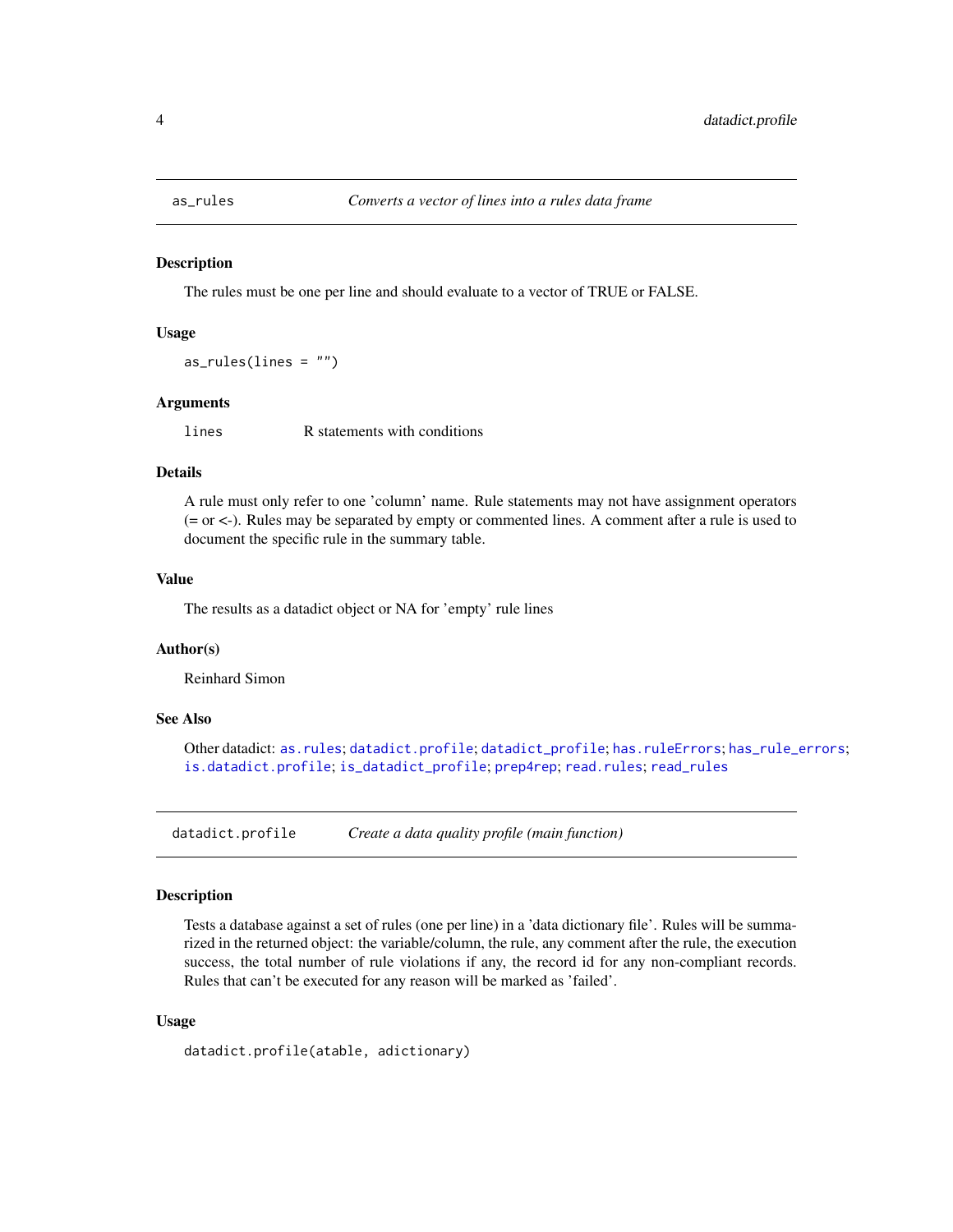## <span id="page-4-0"></span>datadict.profile 5

#### Arguments

| atable      | a data frame                   |
|-------------|--------------------------------|
| adictionary | a list of rules in rule format |

#### Details

The rule file must be a simple list of one rule per line. Functions can be used but since they are applied on a 'vector' (the column) they should be used within a sapply statement (see example rule file). Rules may be separated by empty lines or lines with comment character #. Comments after a rule within the same line will be used for display in the summary table and should be short. A rule must only test one variable and one aspect at a time.

## Value

a data.profile object or NA

#### Author(s)

Reinhard Simon

#### See Also

Other datadict: [as.rules](#page-2-1); [as\\_rules](#page-3-1); [datadict\\_profile](#page-5-1); [has.ruleErrors](#page-7-1); [has\\_rule\\_errors](#page-9-1); [is.datadict.profile](#page-11-1); [is\\_datadict\\_profile](#page-17-1); [prep4rep](#page-23-1); [read.rules](#page-24-1); [read\\_rules](#page-24-2)

## Examples

```
library(stringr)
# Get example data files
atable <- system.file("examples/db.csv", package = "datacheck")
arule <- system.file("examples/rules1.R", package = "datacheck")
aloctn <- system.file("examples/location.csv", package = "datacheck") # for use in is.oneOf
ctable <- basename(atable)
crule <- basename(arule)
cloctn <- basename(aloctn)
cwd <- tempdir()
owd \leq-getwd()setwd(cwd)
file.copy(atable, ctable)
file.copy(arule, crule)
file.copy(aloctn, cloctn)
at <- read.csv(ctable, stringsAsFactors = FALSE)
ad <- read_rules(crule)
db <- datadict_profile(at, ad)
is_datadict_profile(db) == TRUE
```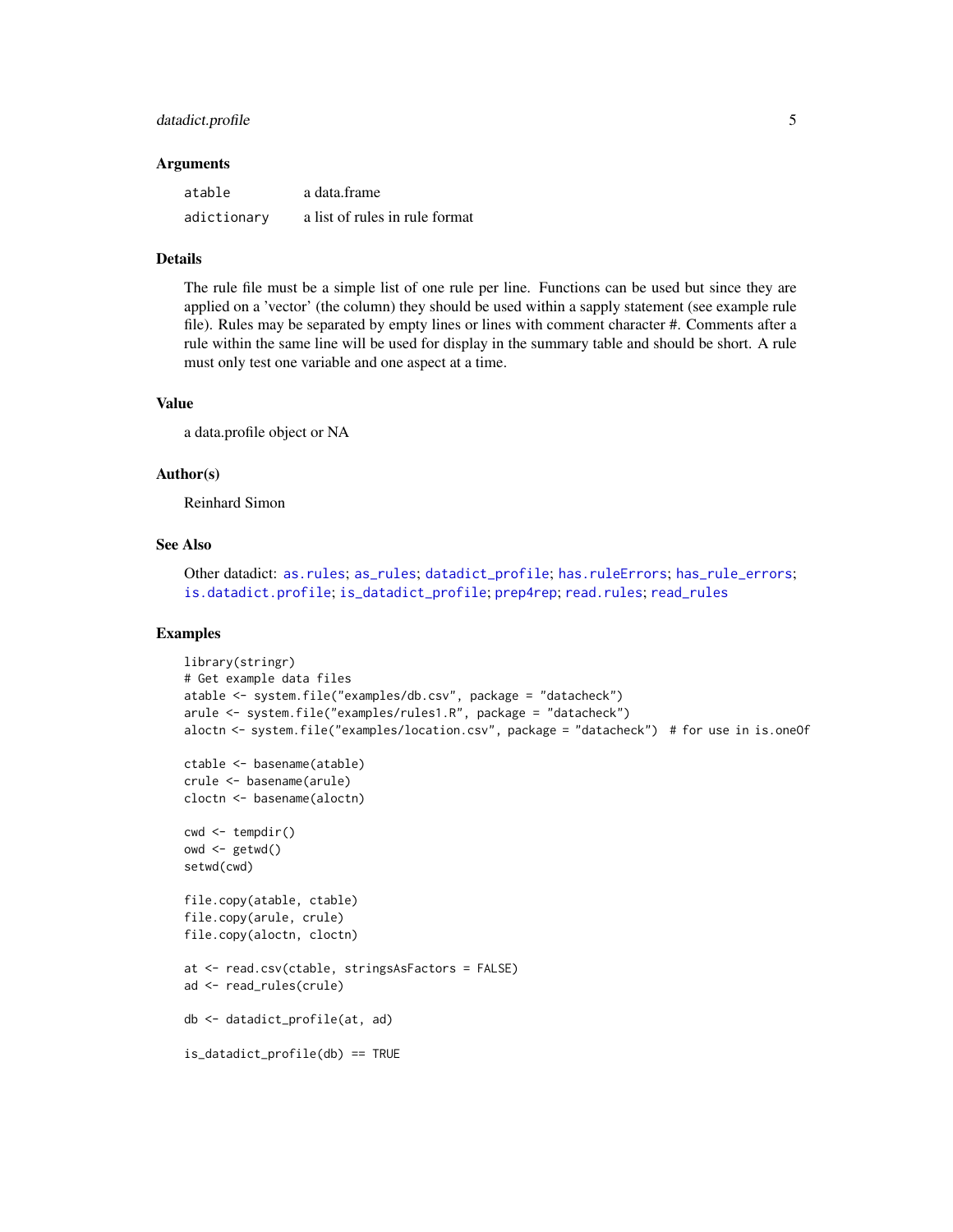setwd(owd)

<span id="page-5-0"></span>db

<span id="page-5-1"></span>datadict\_profile *Create a data quality profile (main function)*

#### Description

Tests a database against a set of rules (one per line) in a 'data dictionary file'. Rules will be summarized in the returned object: the variable/column, the rule, any comment after the rule, the execution success, the total number of rule violations if any, the record id for any non-compliant records. Rules that can't be executed for any reason will be marked as 'failed'.

#### Usage

```
datadict_profile(atable, adictionary)
```
#### Arguments

| atable      | a data frame                   |
|-------------|--------------------------------|
| adictionary | a list of rules in rule format |

#### Details

The rule file must be a simple list of one rule per line. Functions can be used but since they are applied on a 'vector' (the column) they should be used within a sapply statement (see example rule file). Rules may be separated by empty lines or lines with comment character #. Comments after a rule within the same line will be used for display in the summary table and should be short. A rule must only test one variable and one aspect at a time.

#### Value

a data.profile object or NA

#### Author(s)

Reinhard Simon

#### See Also

Other datadict: [as.rules](#page-2-1); [as\\_rules](#page-3-1); [datadict.profile](#page-3-2); [has.ruleErrors](#page-7-1); [has\\_rule\\_errors](#page-9-1); [is.datadict.profile](#page-11-1); [is\\_datadict\\_profile](#page-17-1); [prep4rep](#page-23-1); [read.rules](#page-24-1); [read\\_rules](#page-24-2)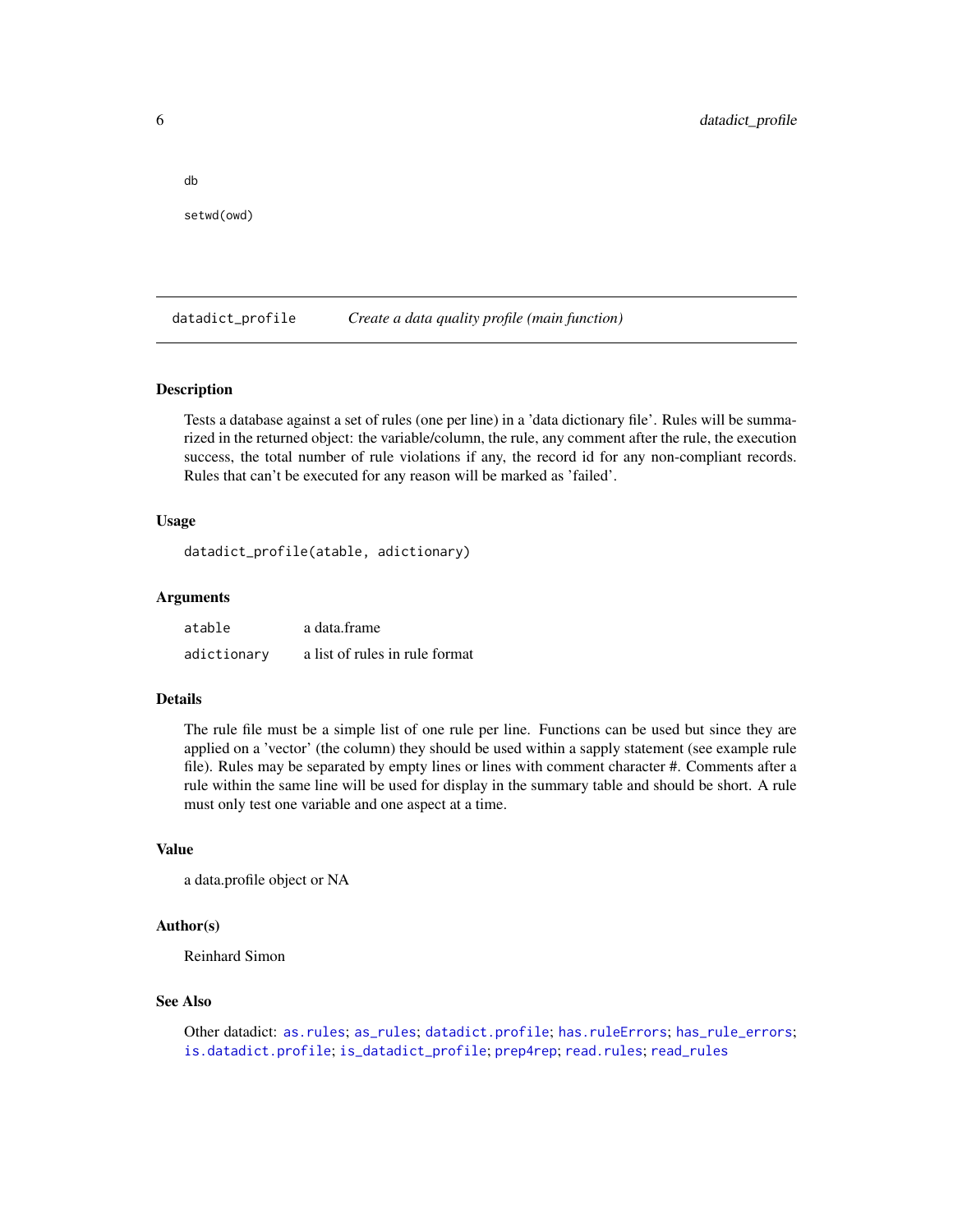#### <span id="page-6-0"></span>has.punct 7 and 7 and 7 and 7 and 7 and 7 and 7 and 7 and 7 and 7 and 7 and 7 and 7 and 7 and 7 and 7 and 7 and 7 and 7 and 7 and 7 and 7 and 7 and 7 and 7 and 7 and 7 and 7 and 7 and 7 and 7 and 7 and 7 and 7 and 7 and 7

## Examples

```
library(stringr)
# Get example data files
atable <- system.file("examples/db.csv", package = "datacheck")
arule <- system.file("examples/rules1.R", package = "datacheck")
aloctn <- system.file("examples/location.csv", package = "datacheck") # for use in is.oneOf
ctable <- basename(atable)
crule <- basename(arule)
cloctn <- basename(aloctn)
cwd \leq tempdir()
owd <- getwd()
setwd(cwd)
file.copy(atable, ctable)
file.copy(arule, crule)
file.copy(aloctn, cloctn)
at <- read.csv(ctable, stringsAsFactors = FALSE)
ad <- read_rules(crule)
db <- datadict_profile(at, ad)
is_datadict_profile(db) == TRUE
db
setwd(owd)
```
<span id="page-6-1"></span>has.punct *Tests for presence of most common punctuation characters*

#### Description

These include:  $.$ ?'!\_#\$^&\*()+=<>,;' - and [tab] and [at]

#### Usage

```
has.punct(s)
```
## Arguments

s a character string

## Value

boolean TRUE if detects anything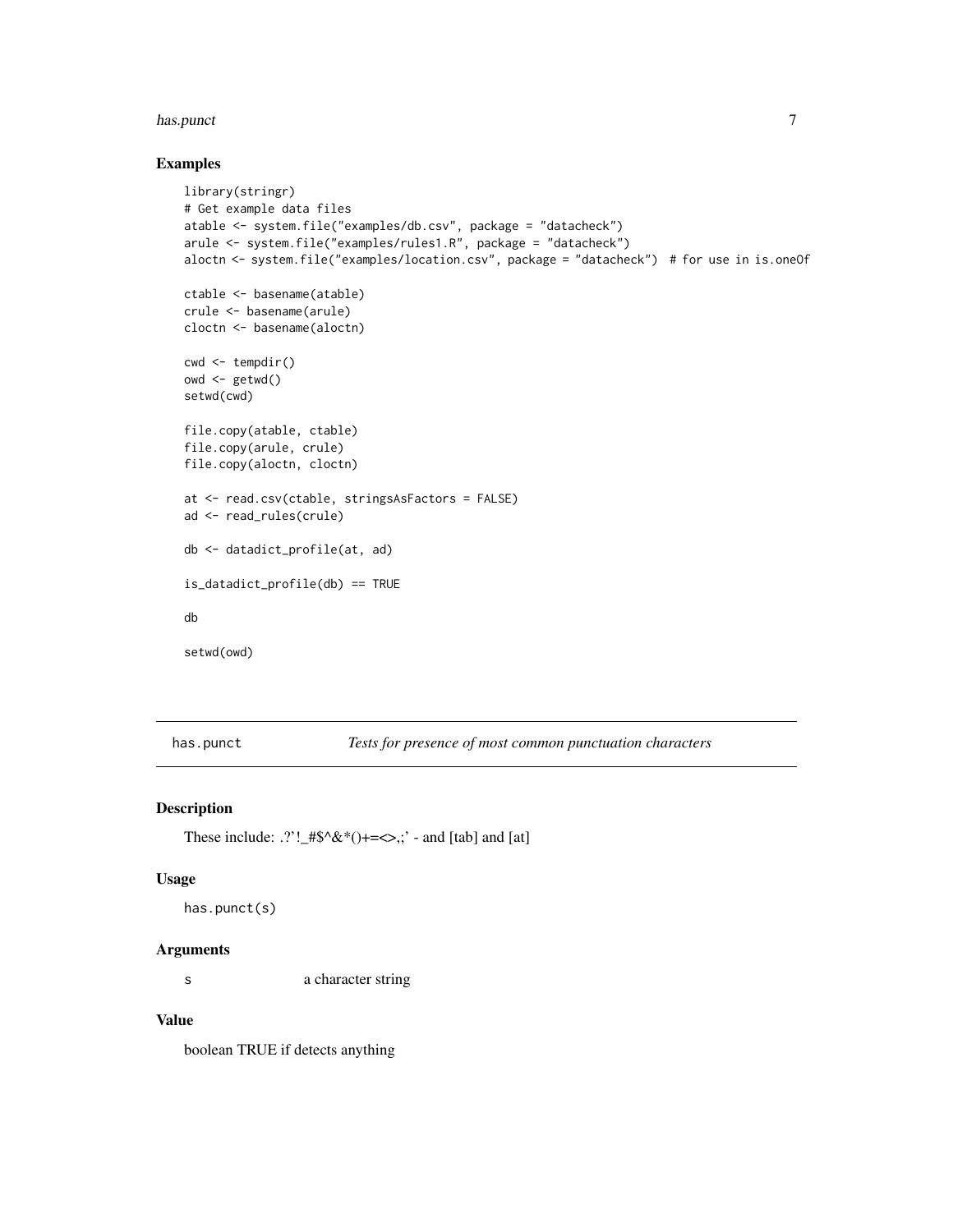## <span id="page-7-0"></span>Author(s)

Reinhard Simon

## See Also

Other rule\_checks: [has\\_punct](#page-8-1); [is.oneOf](#page-12-1); [is.onlyLowers](#page-14-1); [is.properName](#page-15-1); [is.withinRange](#page-16-1); [is\\_one\\_of](#page-18-1); [is\\_only\\_lowers](#page-19-1); [is\\_proper\\_name](#page-20-1); [is\\_within\\_range](#page-21-1)

## Examples

 $has\_punct("." ) == TRUE$ 

<span id="page-7-1"></span>has.ruleErrors *Quick check if a rule profile on a table has any errors.*

## Description

Quick check if a rule profile on a table has any errors.

#### Usage

```
has.ruleErrors(profile.rules)
```
## Arguments

profile.rules a data.profile object

## Value

boolean

## Author(s)

Reinhard Simon

## See Also

Other datadict: [as.rules](#page-2-1); [as\\_rules](#page-3-1); [datadict.profile](#page-3-2); [datadict\\_profile](#page-5-1); [has\\_rule\\_errors](#page-9-1); [is.datadict.profile](#page-11-1); [is\\_datadict\\_profile](#page-17-1); [prep4rep](#page-23-1); [read.rules](#page-24-1); [read\\_rules](#page-24-2)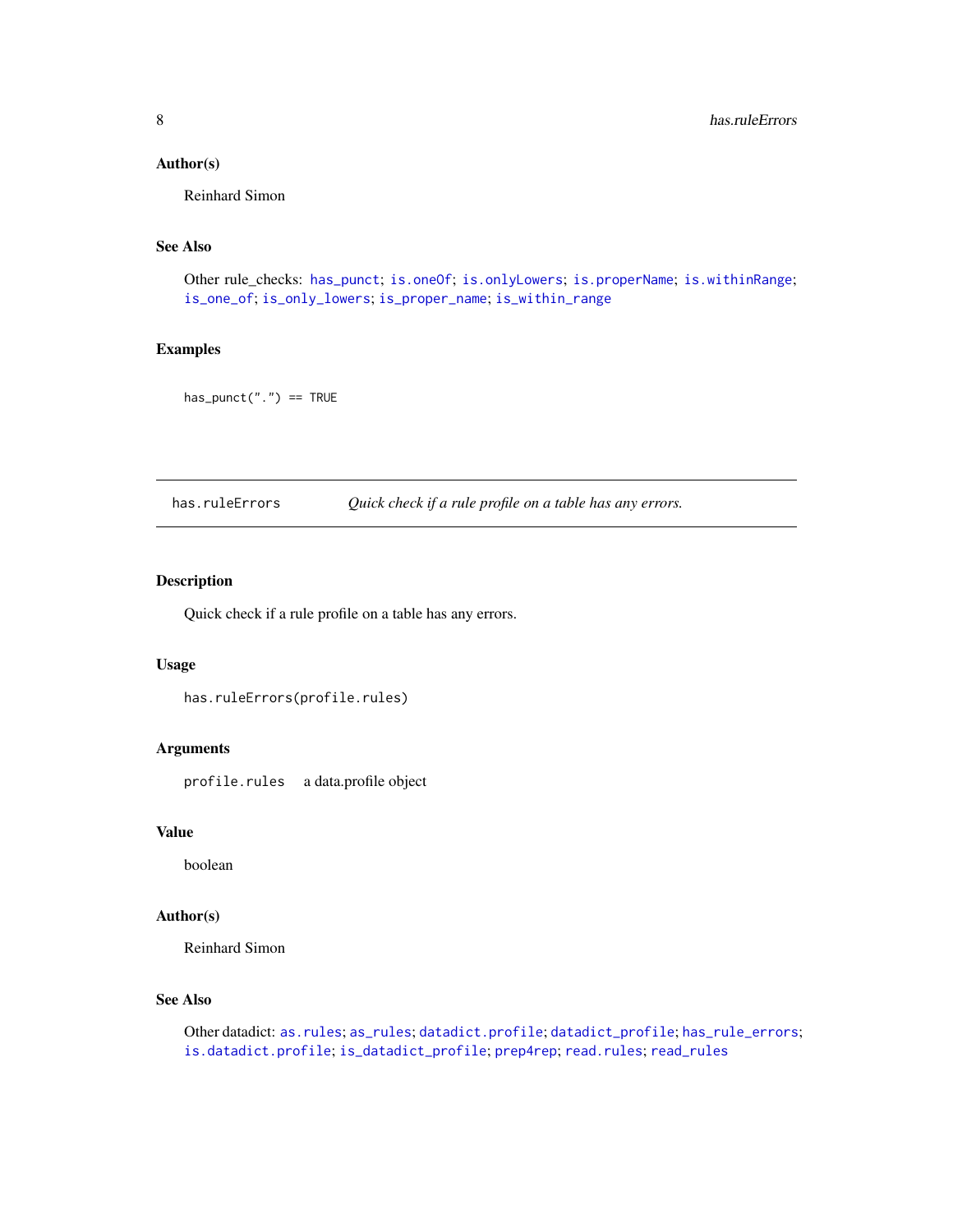#### <span id="page-8-0"></span>has\_punct 99 and 2012 12:00 and 2012 12:00 and 2012 12:00 and 2012 12:00 and 2012 12:00 and 2012 12:00 and 201

## Examples

```
# Get example data file with some errors in it
atbler <- system.file("examples/db-err.csv", package = "datacheck")
arule <- system.file("examples/rules1.R", package = "datacheck")
at <- read.csv(atbler, stringsAsFactors = FALSE)
ad <- read_rules(arule)
db_e <- datadict_profile(at, ad)
has_rule_errors(db_e) == TRUE
```
<span id="page-8-1"></span>has\_punct *Tests for presence of most common punctuation characters*

## Description

These include:  $.$ ?'!\_#\$^&\*()+=<>,;' - and [tab] and [at]

## Usage

has\_punct(s)

#### Arguments

s a character string

## Value

boolean TRUE if detects anything

#### Author(s)

Reinhard Simon

#### See Also

Other rule\_checks: [has.punct](#page-6-1); [is.oneOf](#page-12-1); [is.onlyLowers](#page-14-1); [is.properName](#page-15-1); [is.withinRange](#page-16-1); [is\\_one\\_of](#page-18-1); [is\\_only\\_lowers](#page-19-1); [is\\_proper\\_name](#page-20-1); [is\\_within\\_range](#page-21-1)

## Examples

 $has\_punct("." ) == TRUE$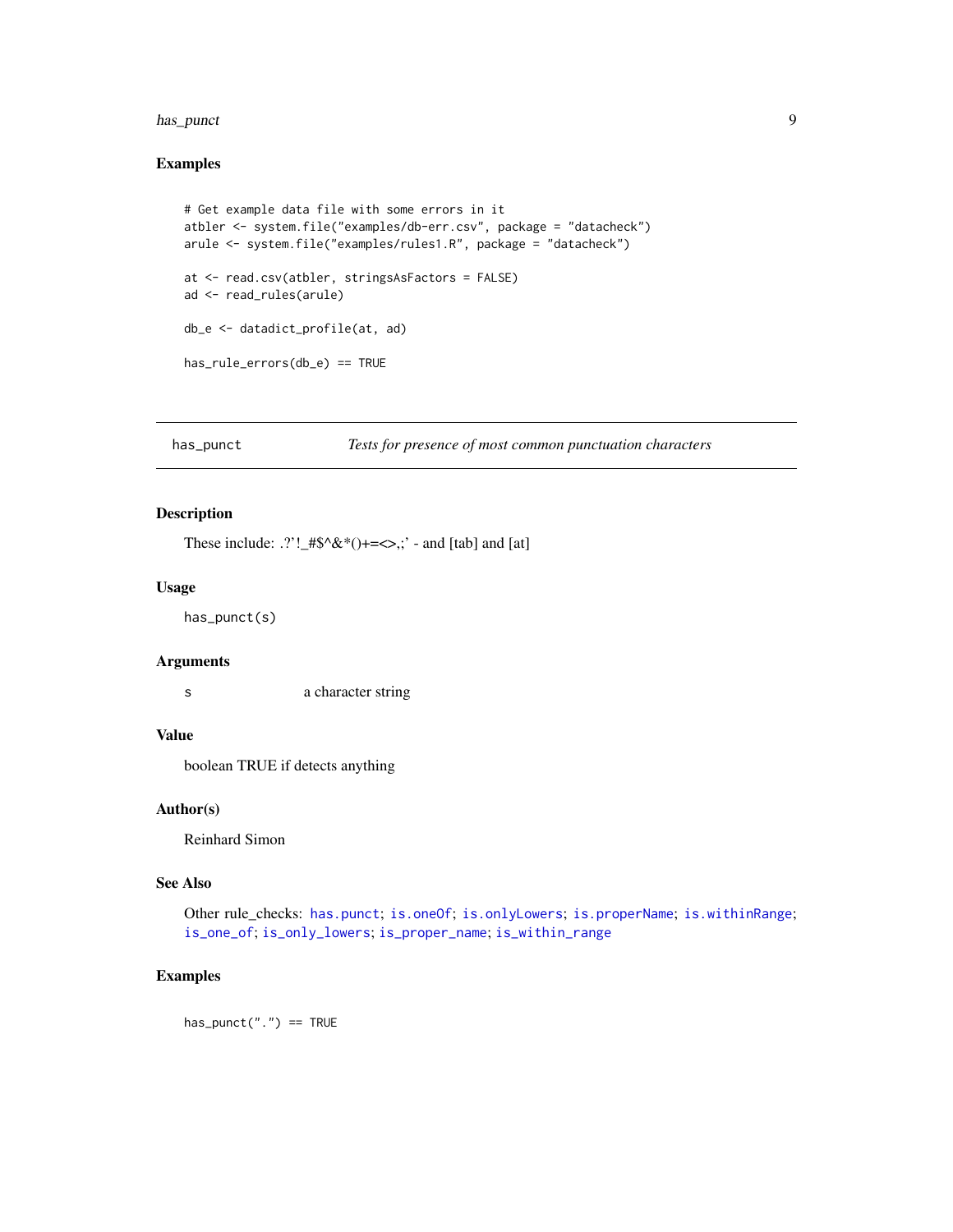<span id="page-9-1"></span><span id="page-9-0"></span>

Quick check if a rule profile on a table has any errors.

#### Usage

```
has_rule_errors(profile_rules)
```
## Arguments

profile\_rules a data.profile object

## Value

boolean

#### Author(s)

Reinhard Simon

## See Also

```
Other datadict: as.rules; as_rules; datadict.profile; datadict_profile; has.ruleErrors;
is.datadict.profile; is_datadict_profile; prep4rep; read.rules; read_rules
```
## Examples

```
# Get example data file with some errors in it
atbler <- system.file("examples/db-err.csv", package = "datacheck")
arule <- system.file("examples/rules1.R", package = "datacheck")
at <- read.csv(atbler, stringsAsFactors = FALSE)
ad <- read_rules(arule)
db_e <- datadict_profile(at, ad)
has_rule_errors(db_e) == TRUE
```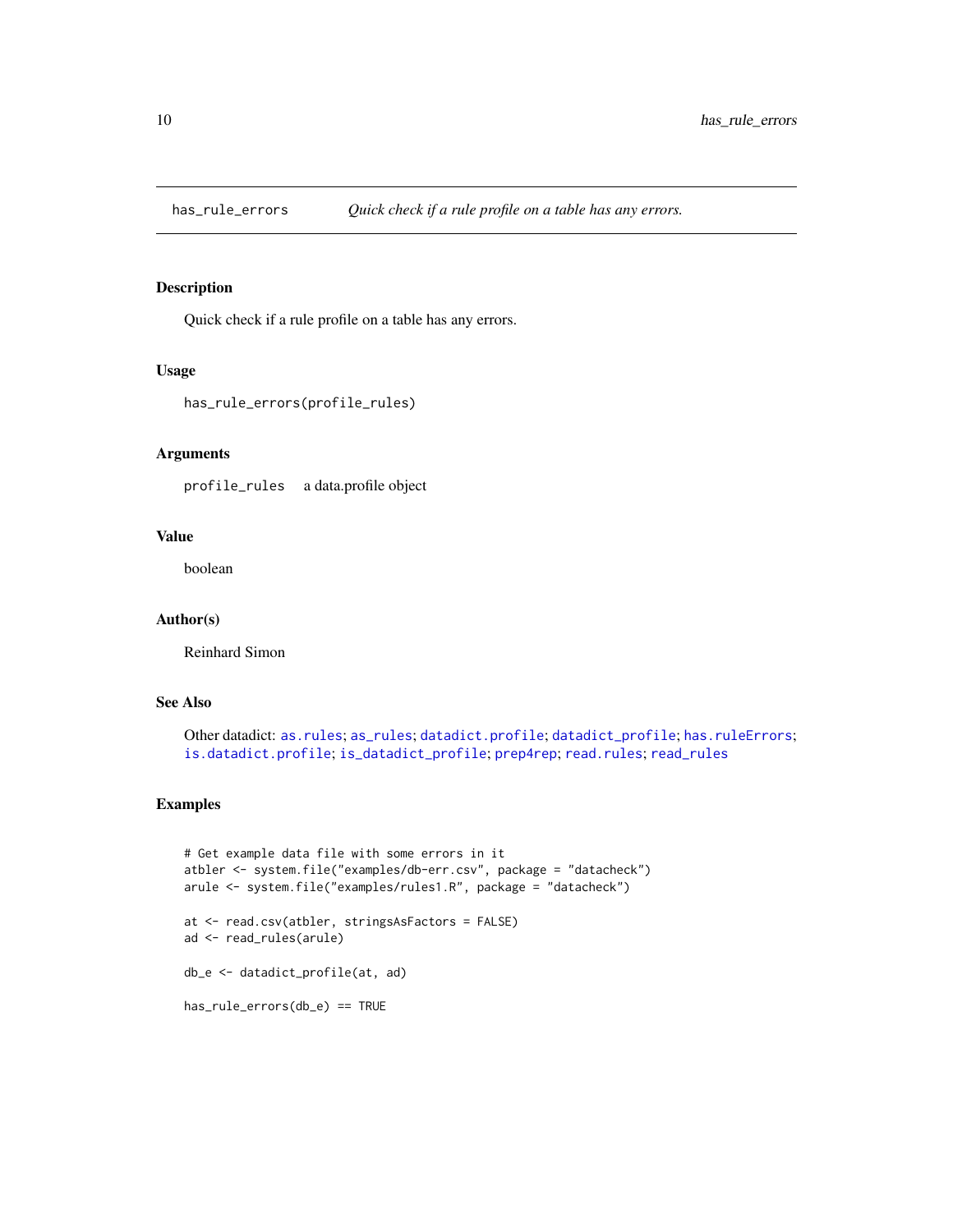<span id="page-10-2"></span><span id="page-10-0"></span>heatmap.quality *Draws a heatmap based on data quality scores*

## Description

Knows to extract the quality matrix from the profile object and pass it on to the heatmap function. Plots a heatmap.

#### Usage

```
heatmap.quality(profile, recLab = NULL, recMax = 100, scoreMax = NULL,
  \text{cols} = \text{NULL}, \ldots)
```
## Arguments

| profile  | a datadict.profile object                             |
|----------|-------------------------------------------------------|
| recLab   | variable that should be used for labeling the records |
| recMax   | maximum first n records for display                   |
| scoreMax | maxim quality score to filter out                     |
| cols     | color scheme                                          |
|          | as in heatmap function                                |

## Details

Currently this function is limited a table siZé of 300 records.

#### Author(s)

Reinhard Simon

## See Also

Other visuals: [heatmap\\_quality](#page-10-1); [ruleCoverage](#page-25-1); [rule\\_coverage](#page-26-1); [scoreSum](#page-27-1); [score\\_sum](#page-28-1)

<span id="page-10-1"></span>heatmap\_quality *Draws a heatmap based on data quality scores*

## Description

Knows to extract the quality matrix from the profile object and pass it on to the heatmap function. Plots a heatmap.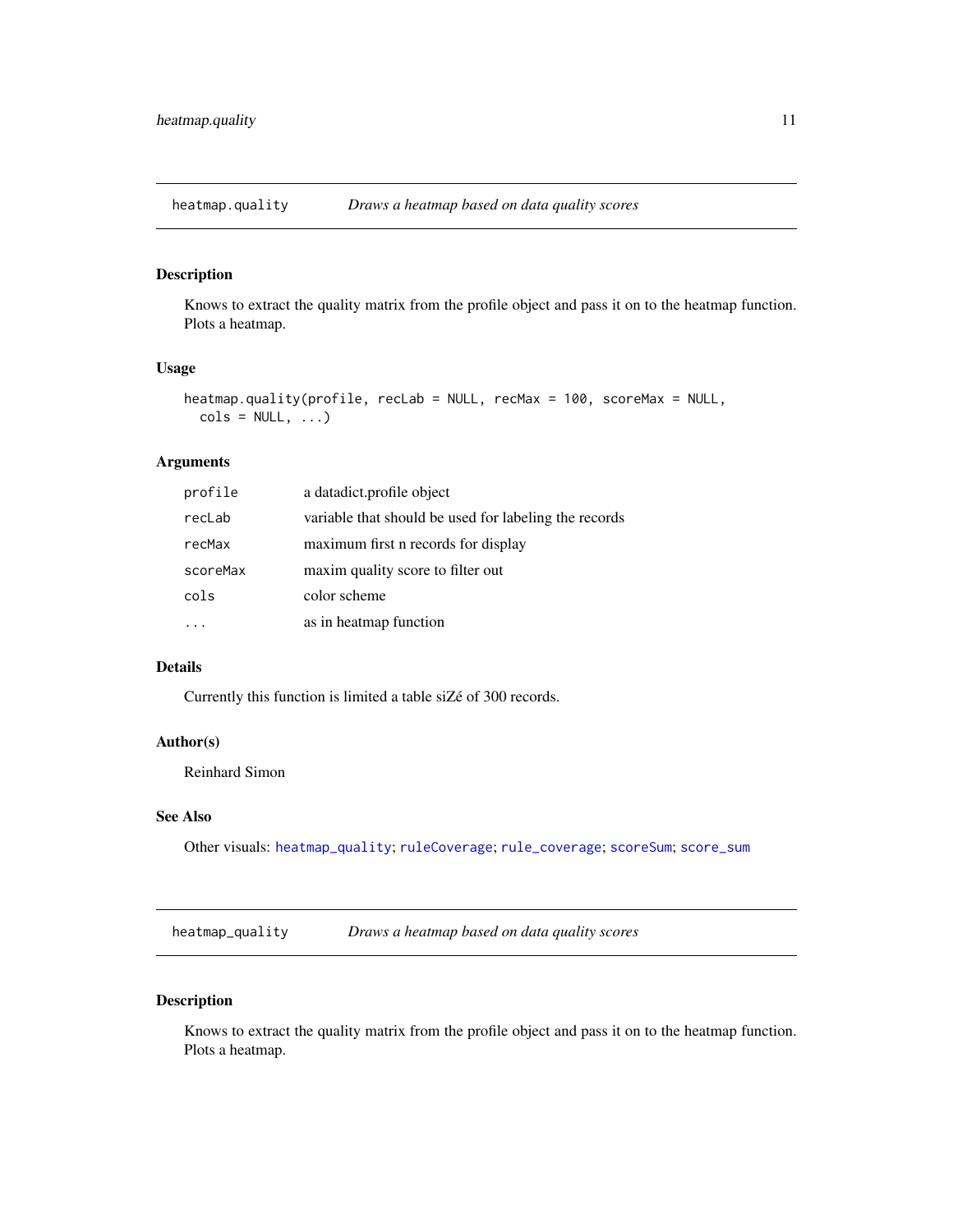## <span id="page-11-0"></span>Usage

```
heatmap_quality(profile, recLab = NULL, recMax = 100, scoreMax = NULL,
  \text{cols} = \text{NULL}, \ldots)
```
## Arguments

| profile  | a datadict.profile object                             |
|----------|-------------------------------------------------------|
| recLab   | variable that should be used for labeling the records |
| recMax   | maximum first n records for display                   |
| scoreMax | maxim quality score to filter out                     |
| cols     | color scheme                                          |
|          | as in heatmap function                                |

## Details

Currently this function is limited a table siZé of 300 records.

## Author(s)

Reinhard Simon

## See Also

Other visuals: [heatmap.quality](#page-10-2); [ruleCoverage](#page-25-1); [rule\\_coverage](#page-26-1); [scoreSum](#page-27-1); [score\\_sum](#page-28-1)

<span id="page-11-1"></span>is.datadict.profile *is.datadict.profile*

## Description

Is this a datadict.profile object

## Usage

```
is.datadict.profile(x)
```
#### Arguments

x The object to be tested.

## Value

boolean

## Author(s)

Reinhard Simon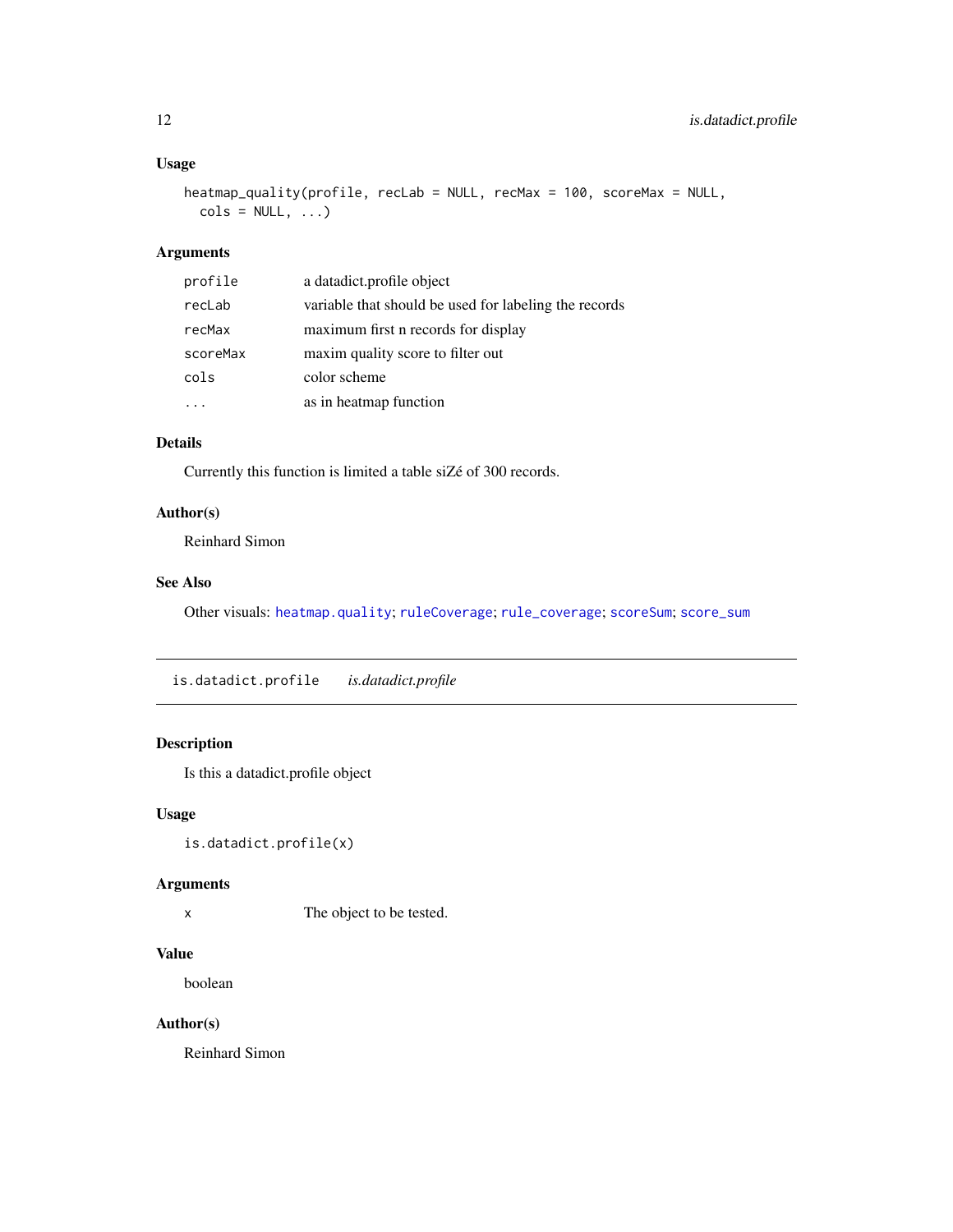#### <span id="page-12-0"></span>is.oneOf  $\qquad \qquad$  13

## See Also

```
as.rulesas_rulesdatadict.profiledatadict_profilehas.ruleErrors;
has_rule_errors; is_datadict_profile; prep4rep; read.rules; read_rules
```
## Examples

```
library(stringr)
# Get example data files
atable <- system.file("examples/db.csv", package = "datacheck")
arule <- system.file("examples/rules1.R", package = "datacheck")
aloctn <- system.file("examples/location.csv", package = "datacheck") # for use in is.oneOf
ctable <- basename(atable)
crule <- basename(arule)
cloctn <- basename(aloctn)
cwd <- tempdir()
owd \leq getwd()
setwd(cwd)
file.copy(atable, ctable)
file.copy(arule, crule)
file.copy(aloctn, cloctn)
at <- read.csv(ctable, stringsAsFactors = FALSE)
ad <- read_rules(crule)
db <- datadict_profile(at, ad)
is_datadict_profile(db) == TRUE
db
setwd(owd)
```
<span id="page-12-1"></span>

is.oneOf *Tests if a string or 'factor level' is one of a pre-defined set*

#### Description

The aset parameter may point to a file with level names. This is useful if there are many levels like in database of world countries. The file path may be an absolute one or relative to the current working directory.

#### Usage

is.oneOf(x, aset)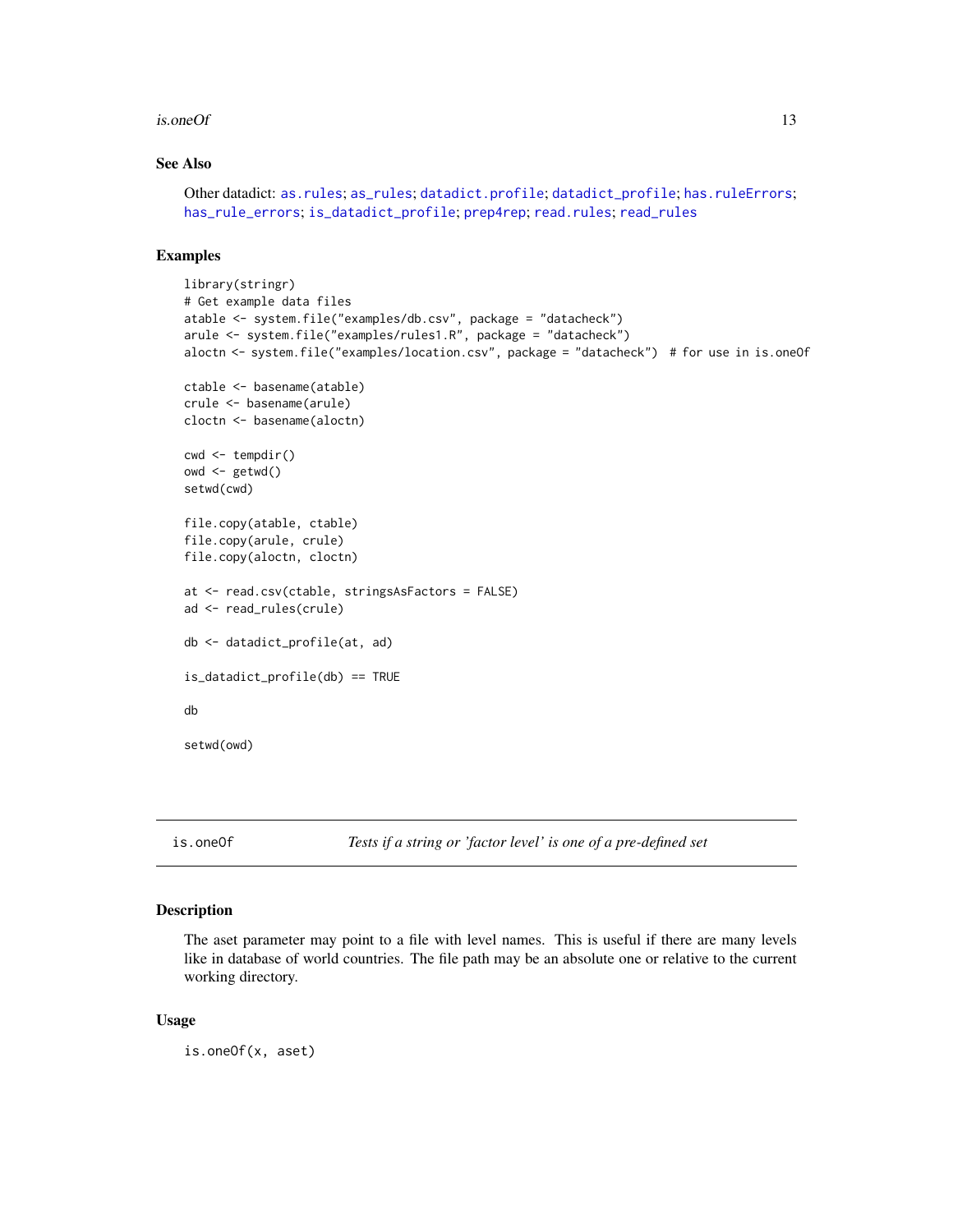#### <span id="page-13-0"></span>Arguments

|      | a factor level as character string                                            |
|------|-------------------------------------------------------------------------------|
| aset | a vector of character strings or a path to a custom file (full pathname where |
|      | necessary)                                                                    |

#### Details

The supporting table must have two columns named 'VALUES' and 'LABELS'. The lookup file must be in comma separated format and using the '.csv' extension. It must also be encoded using UTF-8 character set for being able to use foreign characters across operating systems. This is often an issue when using Excel to develop the file.

The x parameter may have just one level or multiple levels separated by ';'. Likewise the aset parameter may have just one level or multiple levels separated by ';'. In any case the x parameter must be a subset of aset (or the lookup file): see the example section.

#### Value

boolean TRUE if detects anything

## Author(s)

Reinhard Simon, Jose Francisco Loff

#### See Also

Other rule\_checks: [has.punct](#page-6-1); [has\\_punct](#page-8-1); [is.onlyLowers](#page-14-1); [is.properName](#page-15-1); [is.withinRange](#page-16-1); [is\\_one\\_of](#page-18-1); [is\\_only\\_lowers](#page-19-1); [is\\_proper\\_name](#page-20-1); [is\\_within\\_range](#page-21-1)

## Examples

```
# Case 1: define the reference set or lookup set within the function. Useful for small or binary
# sets like m(ale)/f(emale)
is\_one\_of("m", "m") == TRUE
```
 $is\_one\_of("m", c("f", "m")) == TRUE$ 

 $is\_one\_of("y", c("f", "m")) == FALSE$ 

 $is\_one\_of(c("b", "c", "d"), c("a", "b", "c", "d", "e")) == TRUE$ 

# Case 2: use an external lookup table. The external lookup table must have at least one column # called exactly 'VALUES'. May have also another one 'LABELS'. Useful for long lookup tables like # list of countries.

```
# some preparation work for using a temporary directory
owd \leq getwd()
td \leftarrow tempdir()setwd(td)
```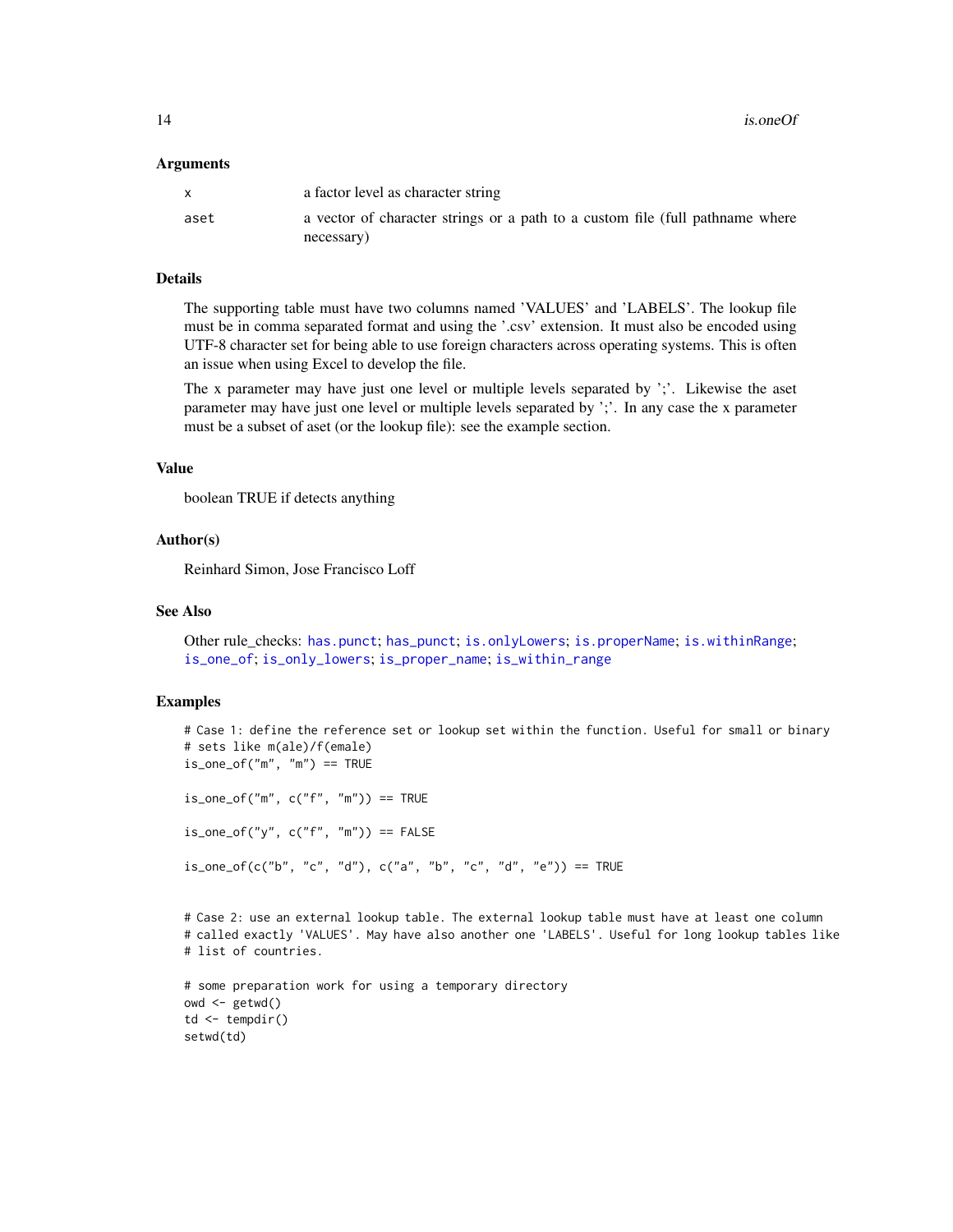## <span id="page-14-0"></span>is.onlyLowers 15

```
VALUES <- LETTERS[1:10]
LABELS <- VALUES
db <- cbind(VALUES, LABELS)
db <- as.data.frame(db, stringsAsFactors = FALSE)
names(db) <- c("VALUES", "LABELS")
write.csv(db, "sample.csv", row.names = FALSE)
is_one_of("A", "sample.csv") == TRUE
is_one_of("Z", "sample.csv") == FALSE
# switching back to your working directory
setwd(owd)
```
<span id="page-14-1"></span>is.onlyLowers *Tests if a string has only lower case letters*

#### Description

Tests if a string has only lower case letters

## Usage

is.onlyLowers(s)

#### Arguments

s a character string

### Value

boolean TRUE if detects anything

#### Author(s)

Reinhard Simon

## See Also

Other rule\_checks: [has.punct](#page-6-1); [has\\_punct](#page-8-1); [is.oneOf](#page-12-1); [is.properName](#page-15-1); [is.withinRange](#page-16-1); [is\\_one\\_of](#page-18-1); [is\\_only\\_lowers](#page-19-1); [is\\_proper\\_name](#page-20-1); [is\\_within\\_range](#page-21-1)

## Examples

is\_only\_lowers("example") == TRUE

is\_only\_lowers("Example") == FALSE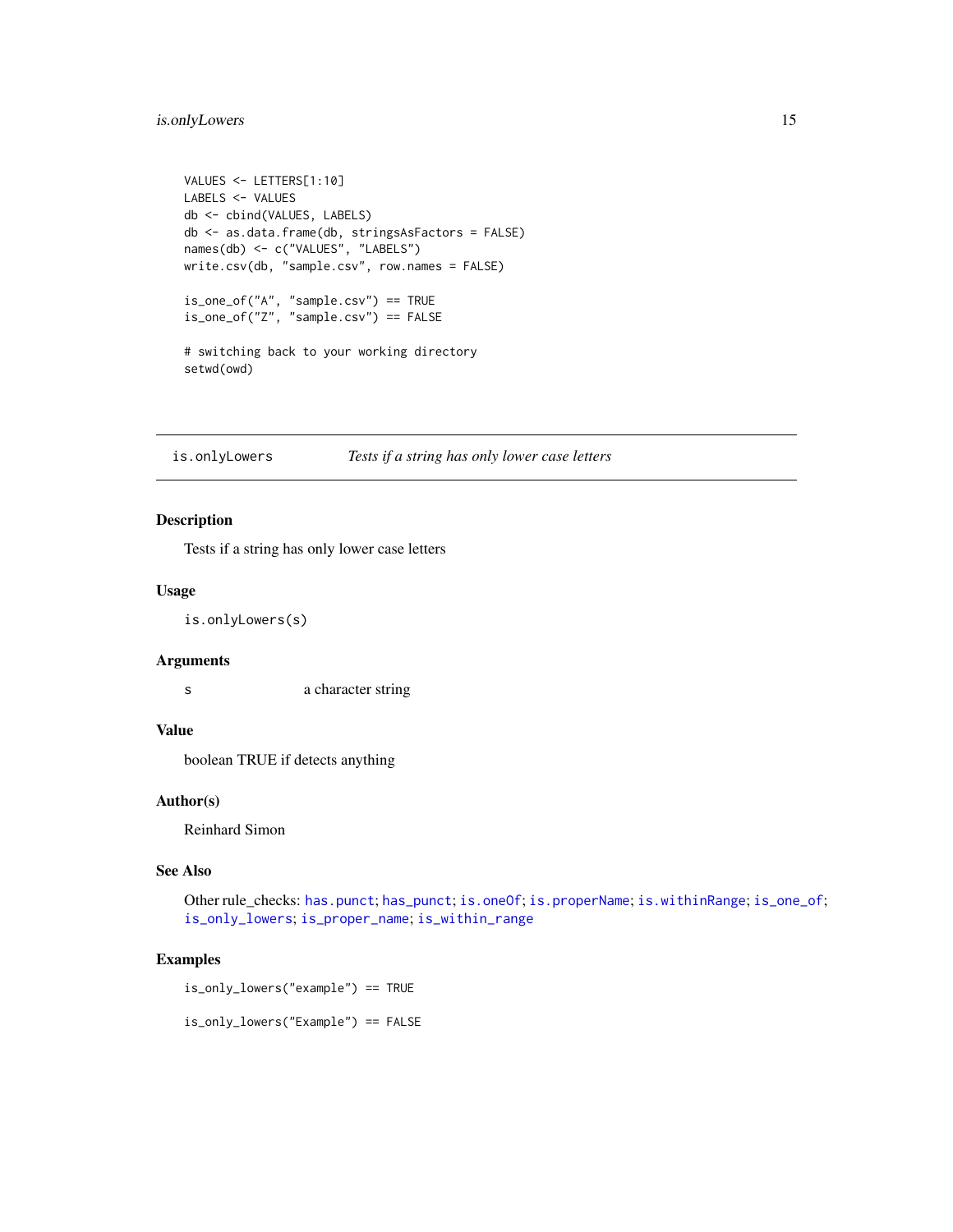<span id="page-15-1"></span><span id="page-15-0"></span>

Tests if string is like a proper name with inital letter in upper case

#### Usage

is.properName(aname)

## Arguments

aname a character string

## Value

boolean TRUE if ok

## Author(s)

Reinhard Simon, Jose Francisco Loff

## See Also

Other rule\_checks: [has.punct](#page-6-1); [has\\_punct](#page-8-1); [is.oneOf](#page-12-1); [is.onlyLowers](#page-14-1); [is.withinRange](#page-16-1); [is\\_one\\_of](#page-18-1); [is\\_only\\_lowers](#page-19-1); [is\\_proper\\_name](#page-20-1); [is\\_within\\_range](#page-21-1)

#### Examples

```
# Valid proper names
is_proper_name("John") == TRUE
is_proper_name("john") == FALSE
is_proper_name(123) == FALSE
```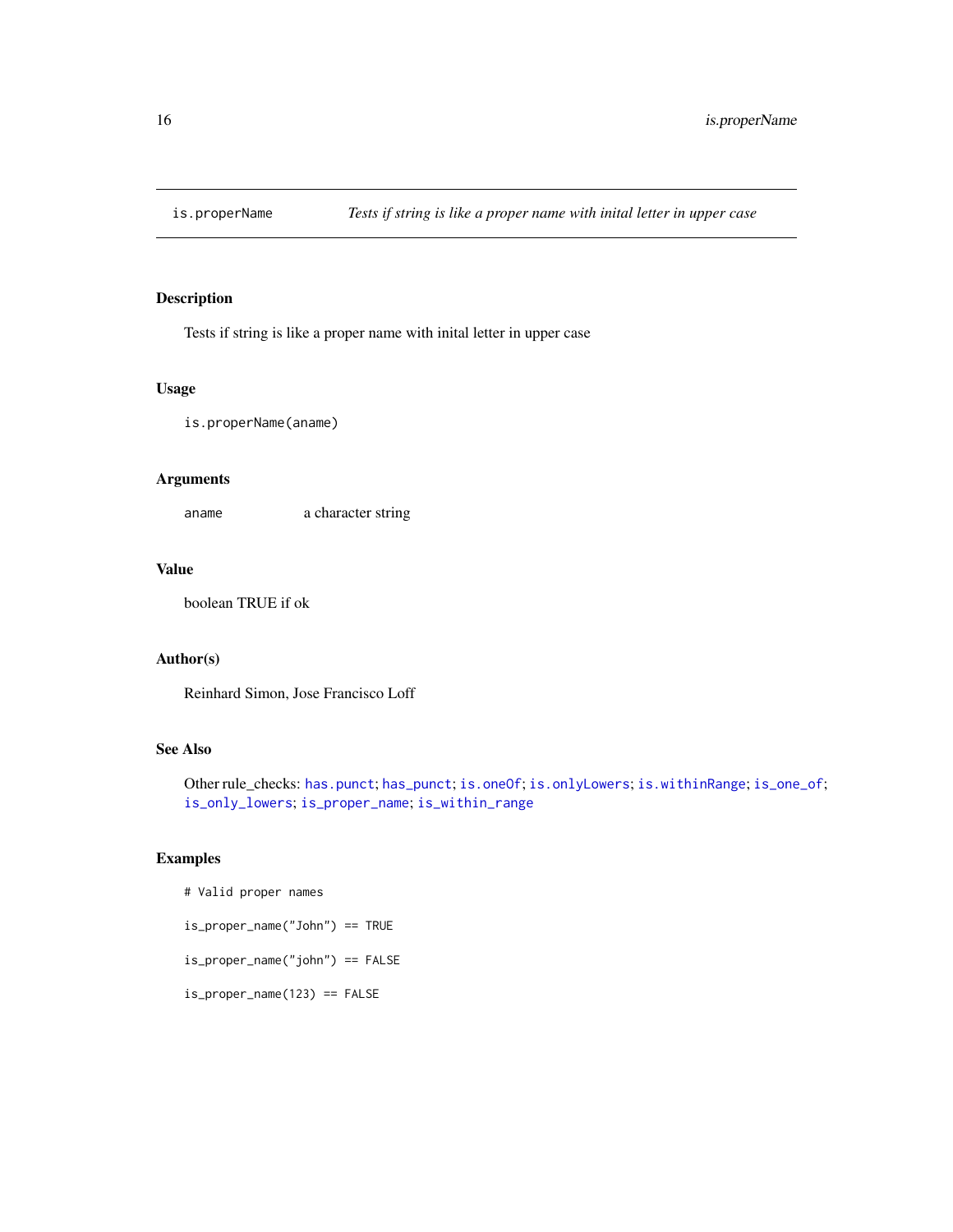<span id="page-16-1"></span><span id="page-16-0"></span>is.withinRange *Tests if a numeric value is between a minimal and maximum value. Serves as convenience function.*

## Description

Tests if a numeric value is between a minimal and maximum value. Serves as convenience function.

## Usage

is.withinRange(val, min, max)

## Arguments

| val | The value to be checked       |
|-----|-------------------------------|
| min | The minimal value (inclusive) |
| max | The maximum value (inclusive) |

## Value

boolean TRUE if detects anything

## Author(s)

Reinhard Simon

## See Also

Other rule\_checks: [has.punct](#page-6-1); [has\\_punct](#page-8-1); [is.oneOf](#page-12-1); [is.onlyLowers](#page-14-1); [is.properName](#page-15-1); [is\\_one\\_of](#page-18-1); [is\\_only\\_lowers](#page-19-1); [is\\_proper\\_name](#page-20-1); [is\\_within\\_range](#page-21-1)

## Examples

is\_within\_range(1,  $\theta$ , 2) == TRUE

is\_within\_range(-1,  $0, 2$ ) == FALSE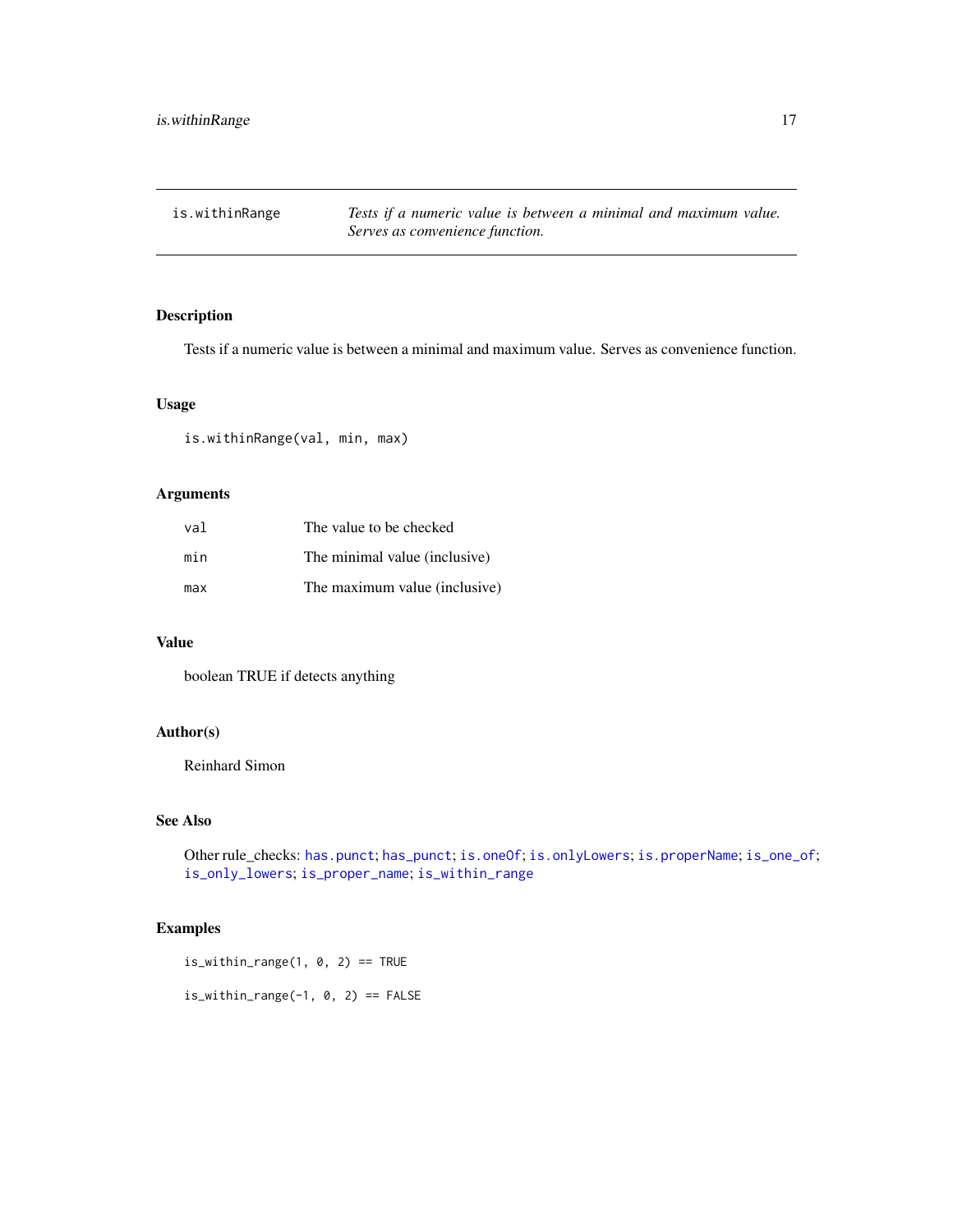<span id="page-17-1"></span><span id="page-17-0"></span>is\_datadict\_profile *is.datadict.profile*

#### Description

Is this a datadict.profile object

## Usage

is\_datadict\_profile(x)

#### Arguments

x The object to be tested.

#### Value

boolean

## Author(s)

Reinhard Simon

#### See Also

Other datadict: [as.rules](#page-2-1); [as\\_rules](#page-3-1); [datadict.profile](#page-3-2); [datadict\\_profile](#page-5-1); [has.ruleErrors](#page-7-1); [has\\_rule\\_errors](#page-9-1); [is.datadict.profile](#page-11-1); [prep4rep](#page-23-1); [read.rules](#page-24-1); [read\\_rules](#page-24-2)

## Examples

```
library(stringr)
# Get example data files
atable <- system.file("examples/db.csv", package = "datacheck")
arule <- system.file("examples/rules1.R", package = "datacheck")
aloctn <- system.file("examples/location.csv", package = "datacheck") # for use in is.oneOf
ctable <- basename(atable)
crule <- basename(arule)
cloctn <- basename(aloctn)
cwd <- tempdir()
owd <- getwd()
setwd(cwd)
file.copy(atable, ctable)
file.copy(arule, crule)
file.copy(aloctn, cloctn)
at <- read.csv(ctable, stringsAsFactors = FALSE)
```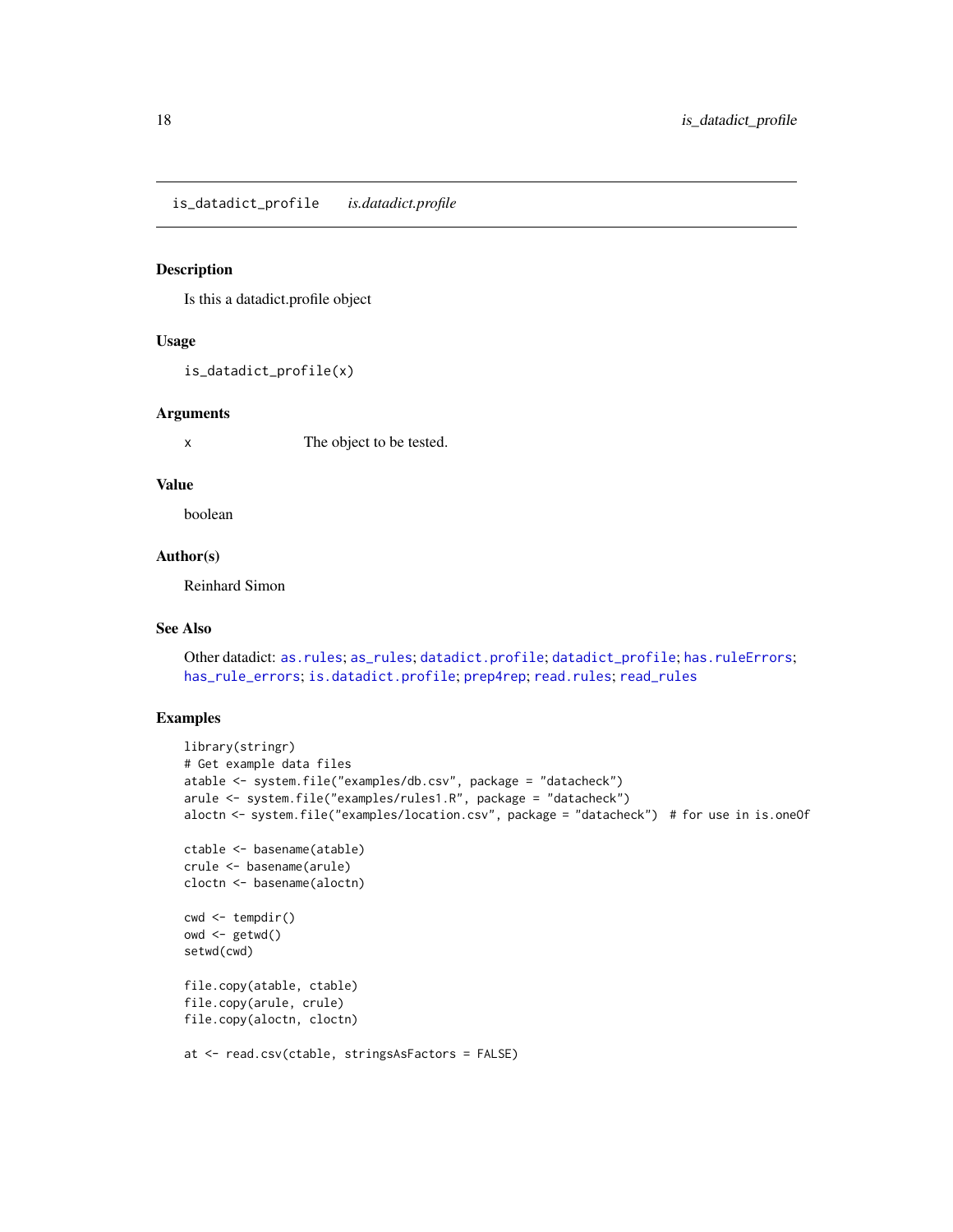#### <span id="page-18-0"></span>is\_one\_of 19

```
ad <- read_rules(crule)
db <- datadict_profile(at, ad)
is_datadict_profile(db) == TRUE
db
setwd(owd)
```
<span id="page-18-1"></span>

is\_one\_of *Tests if a string or 'factor level' is one of a pre-defined set*

## Description

The aset parameter may point to a file with level names. This is useful if there are many levels like in database of world countries. The file path may be an absolute one or relative to the current working directory.

#### Usage

is\_one\_of(x, aset)

#### Arguments

|      | a factor level as character string                                                          |
|------|---------------------------------------------------------------------------------------------|
| aset | a vector of character strings or a path to a custom file (full pathname where<br>necessary) |

#### Details

The supporting table must have two columns named 'VALUES' and 'LABELS'. The lookup file must be in comma separated format and using the '.csv' extension. It must also be encoded using UTF-8 character set for being able to use foreign characters across operating systems. This is often an issue when using Excel to develop the file.

The x parameter may have just one level or multiple levels separated by ';'. Likewise the aset parameter may have just one level or multiple levels separated by ';'. In any case the x parameter must be a subset of aset (or the lookup file): see the example section.

## Value

boolean TRUE if detects anything

#### Author(s)

Reinhard Simon, Jose Francisco Loff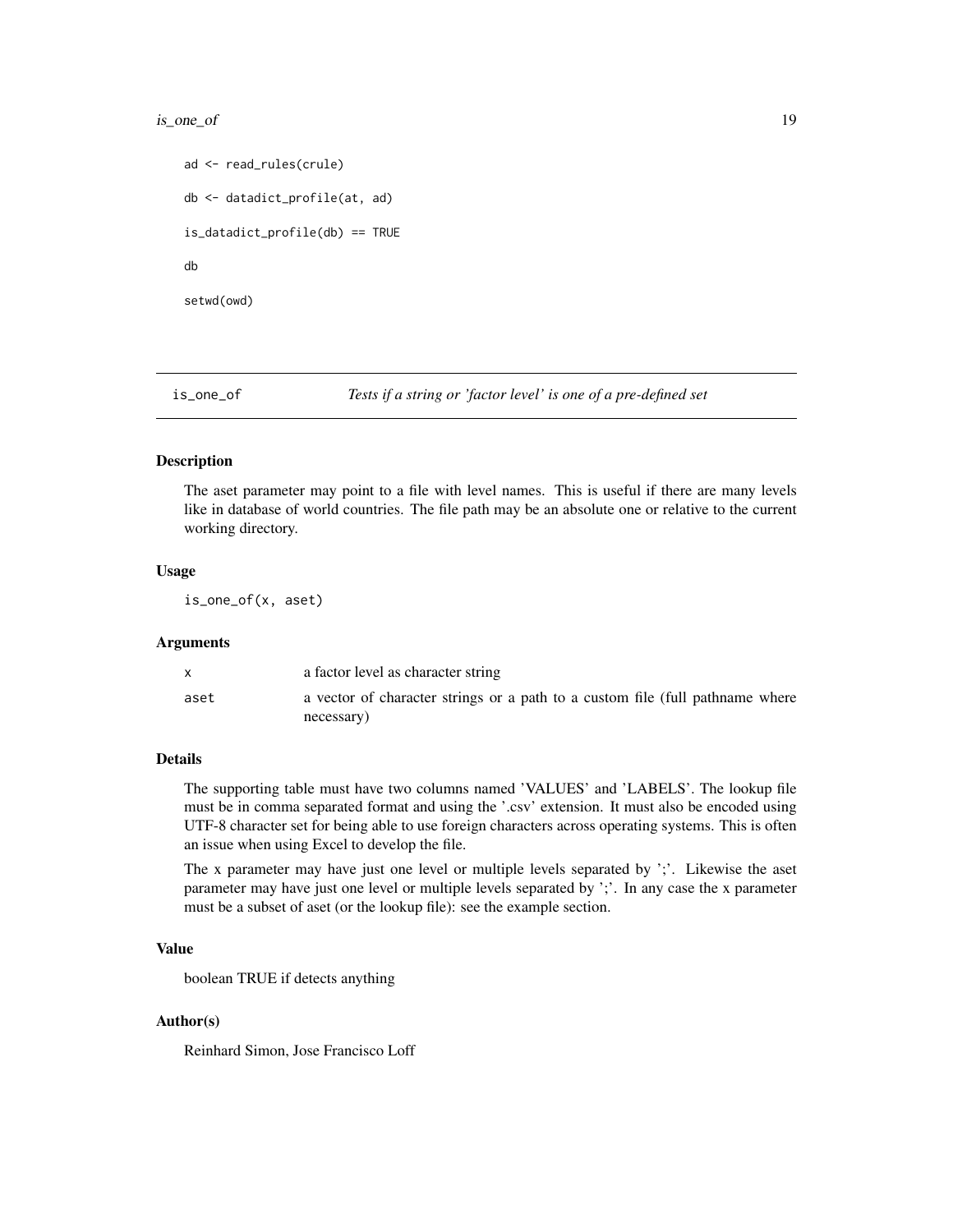## <span id="page-19-0"></span>See Also

Other rule\_checks: [has.punct](#page-6-1); [has\\_punct](#page-8-1); [is.oneOf](#page-12-1); [is.onlyLowers](#page-14-1); [is.properName](#page-15-1); [is.withinRange](#page-16-1); [is\\_only\\_lowers](#page-19-1); [is\\_proper\\_name](#page-20-1); [is\\_within\\_range](#page-21-1)

#### Examples

```
# Case 1: define the reference set or lookup set within the function. Useful for small or binary
# sets like m(ale)/f(emale)
is\_one\_of("m", "m") == TRUEis\_one\_of("m", c("f", "m")) == TRUEis\_one\_of("y", c("f", "m")) == FALSEis\_one\_of(c("b", "c", "d"), c("a", "b", "c", "d", "e")) == TRUE# Case 2: use an external lookup table. The external lookup table must have at least one column
# called exactly 'VALUES'. May have also another one 'LABELS'. Useful for long lookup tables like
# list of countries.
# some preparation work for using a temporary directory
owd \leq-getwd()td \leftarrow tempdir()setwd(td)
VALUES <- LETTERS[1:10]
LABELS <- VALUES
db <- cbind(VALUES, LABELS)
db <- as.data.frame(db, stringsAsFactors = FALSE)
names(db) <- c("VALUES", "LABELS")
write.csv(db, "sample.csv", row.names = FALSE)
is_one_of("A", "sample.csv") == TRUE
is_one_of("Z", "sample.csv") == FALSE
```

```
# switching back to your working directory
setwd(owd)
```
<span id="page-19-1"></span>is\_only\_lowers *Tests if a string has only lower case letters*

## Description

Tests if a string has only lower case letters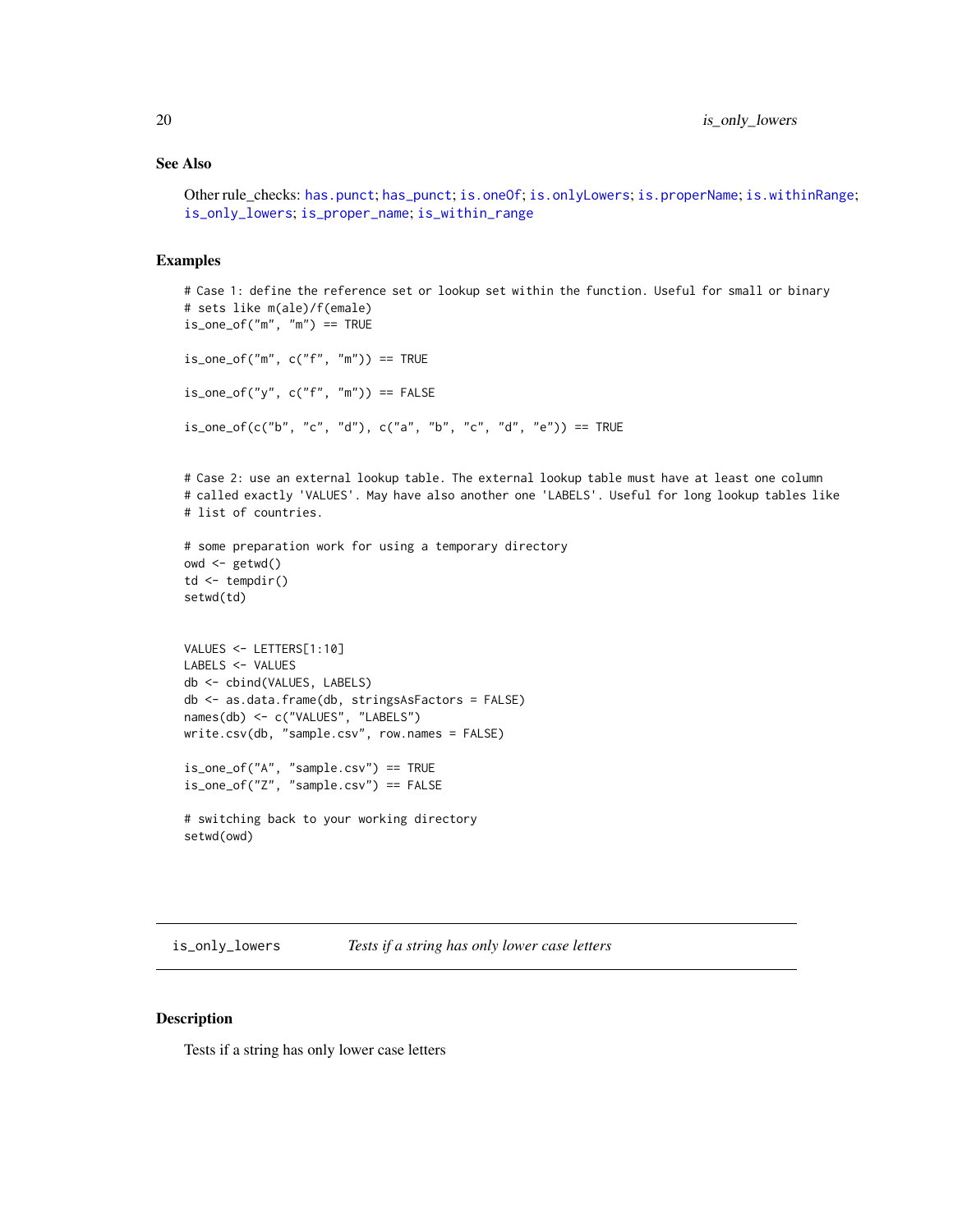## <span id="page-20-0"></span>is\_proper\_name 21

## Usage

is\_only\_lowers(s)

## Arguments

s a character string

## Value

boolean TRUE if detects anything

## Author(s)

Reinhard Simon

## See Also

Other rule\_checks: [has.punct](#page-6-1); [has\\_punct](#page-8-1); [is.oneOf](#page-12-1); [is.onlyLowers](#page-14-1); [is.properName](#page-15-1); [is.withinRange](#page-16-1); [is\\_one\\_of](#page-18-1); [is\\_proper\\_name](#page-20-1); [is\\_within\\_range](#page-21-1)

## Examples

is\_only\_lowers("example") == TRUE

is\_only\_lowers("Example") == FALSE

<span id="page-20-1"></span>is\_proper\_name *Tests if string is like a proper name with inital letter in upper case*

## Description

Tests if string is like a proper name with inital letter in upper case

## Usage

is\_proper\_name(aname)

#### Arguments

aname a character string

## Value

boolean TRUE if ok

#### Author(s)

Reinhard Simon, Jose Francisco Loff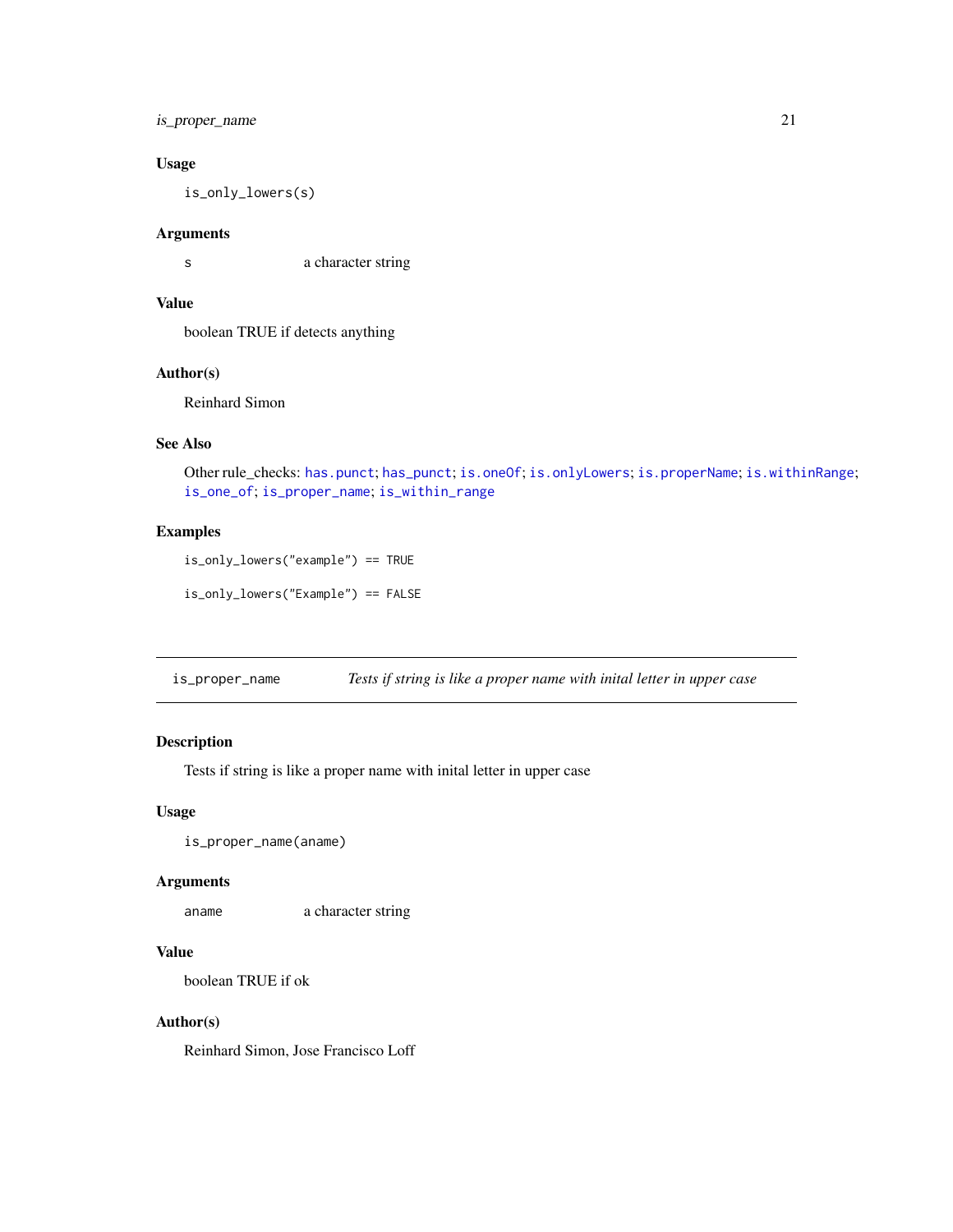## See Also

Other rule\_checks: [has.punct](#page-6-1); [has\\_punct](#page-8-1); [is.oneOf](#page-12-1); [is.onlyLowers](#page-14-1); [is.properName](#page-15-1); [is.withinRange](#page-16-1); [is\\_one\\_of](#page-18-1); [is\\_only\\_lowers](#page-19-1); [is\\_within\\_range](#page-21-1)

## Examples

```
# Valid proper names
is_proper_name("John") == TRUE
is_proper_name("john") == FALSE
is_proper_name(123) == FALSE
```
<span id="page-21-1"></span>

| is_within_range | Tests if a numeric value is between a minimal and maximum value. |
|-----------------|------------------------------------------------------------------|
|                 | Serves as convenience function.                                  |

## Description

Tests if a numeric value is between a minimal and maximum value. Serves as convenience function.

#### Usage

is\_within\_range(val, min, max)

## Arguments

| val | The value to be checked       |
|-----|-------------------------------|
| min | The minimal value (inclusive) |
| max | The maximum value (inclusive) |

#### Value

boolean TRUE if detects anything

## Author(s)

Reinhard Simon

## See Also

Other rule\_checks: [has.punct](#page-6-1); [has\\_punct](#page-8-1); [is.oneOf](#page-12-1); [is.onlyLowers](#page-14-1); [is.properName](#page-15-1); [is.withinRange](#page-16-1); [is\\_one\\_of](#page-18-1); [is\\_only\\_lowers](#page-19-1); [is\\_proper\\_name](#page-20-1)

<span id="page-21-0"></span>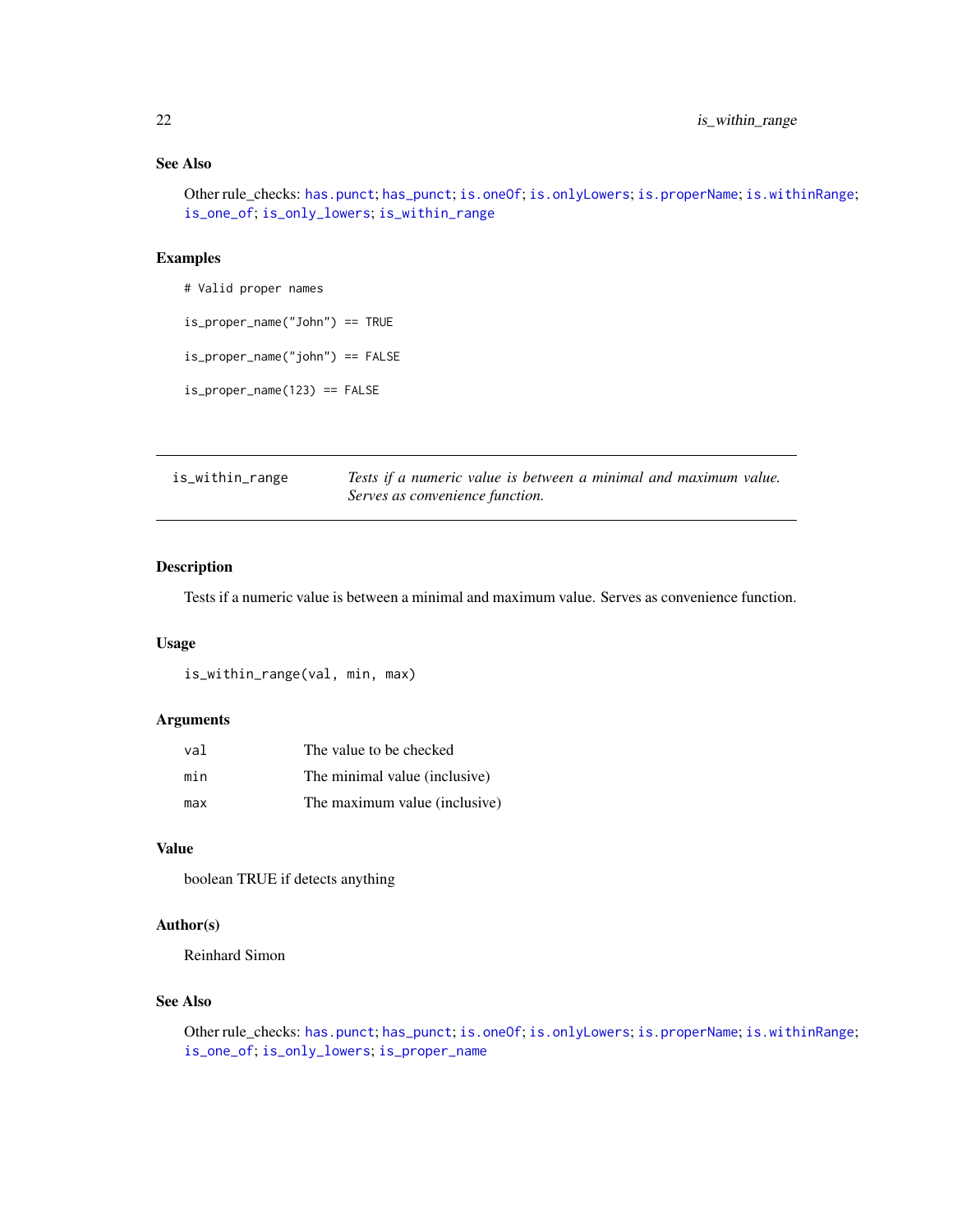## <span id="page-22-0"></span>pkg.version 23

## Examples

is\_within\_range(1,  $\theta$ , 2) == TRUE

is\_within\_range(-1,  $0$ , 2) == FALSE

## <span id="page-22-2"></span>pkg.version *Get the current version of a package*

## Description

Uses the citation() function.

## Usage

pkg.version(pkg)

## Arguments

pkg the package name

## Value

a string with the package number

## Author(s)

Reinhard Simon

### See Also

Other helper: [pkg\\_version](#page-22-1); [shortSummary](#page-28-2); [short\\_summary](#page-29-1)

<span id="page-22-1"></span>pkg\_version *Get the current version of a package*

## Description

Uses the citation() function.

## Usage

pkg\_version(pkg)

#### Arguments

pkg the package name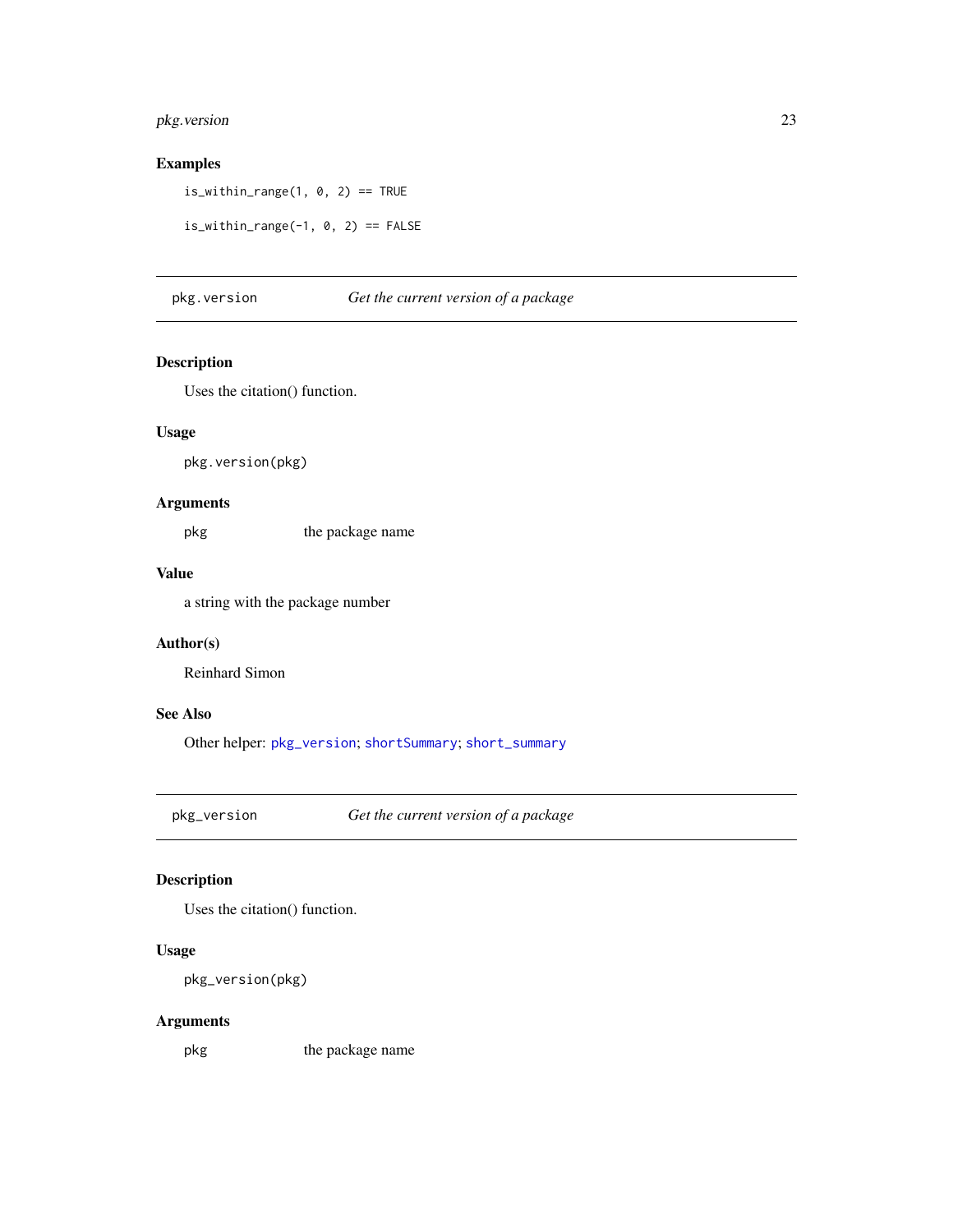## <span id="page-23-0"></span>Value

a string with the package number

## Author(s)

Reinhard Simon

## See Also

Other helper: [pkg.version](#page-22-2); [shortSummary](#page-28-2); [short\\_summary](#page-29-1)

<span id="page-23-1"></span>prep4rep *Prepares a summary table for display in a 'printed' report.*

## Description

Currently reduces the number of displayed record ids to 5 and adds a referral.

## Usage

```
prep4rep(rule.checks, txt = "... more")
```
## Arguments

| rule.checks | table in a data.profile object                |
|-------------|-----------------------------------------------|
| txt         | text to be added after the first 5 record ids |

## Value

the modified rule.checks table

#### Author(s)

Reinhard Simon

## See Also

Other datadict: [as.rules](#page-2-1); [as\\_rules](#page-3-1); [datadict.profile](#page-3-2); [datadict\\_profile](#page-5-1); [has.ruleErrors](#page-7-1); [has\\_rule\\_errors](#page-9-1); [is.datadict.profile](#page-11-1); [is\\_datadict\\_profile](#page-17-1); [read.rules](#page-24-1); [read\\_rules](#page-24-2)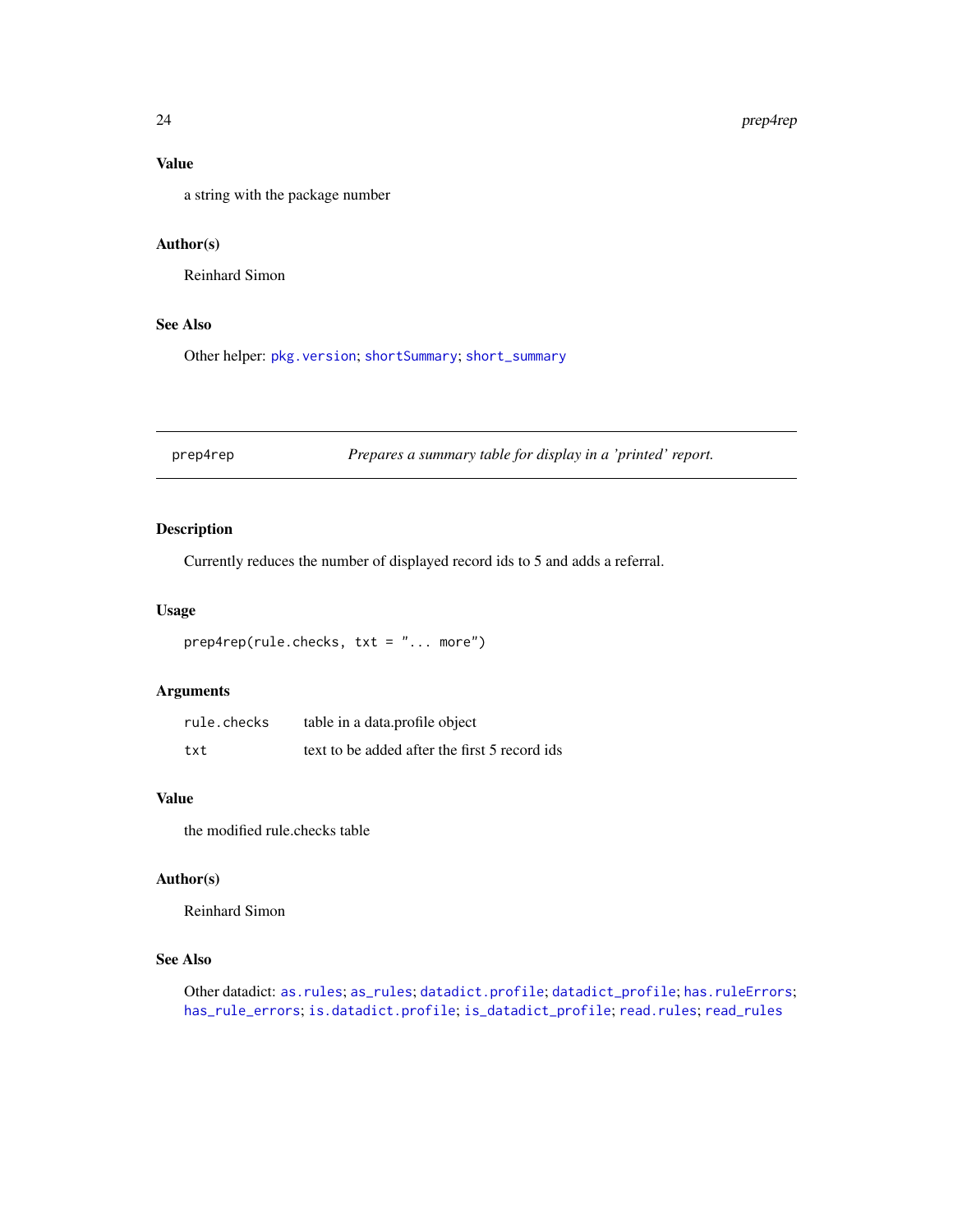<span id="page-24-1"></span><span id="page-24-0"></span>

The rules must be one per line and should evaluate to a vector of TRUE or FALSE.

#### Usage

read.rules(file = "")

## Arguments

file R file with conditions

#### Details

A rule must only refer to one 'column' name. Rule statements may not have assignment operators (= or <-). Rules may be separated by empty or commented lines. A comment after a rule is used to document the specific rule in the summary table.

## Value

The results as a datadict object or NA for 'empty' rules file

#### Author(s)

Reinhard Simon

## See Also

Other datadict: [as.rules](#page-2-1); [as\\_rules](#page-3-1); [datadict.profile](#page-3-2); [datadict\\_profile](#page-5-1); [has.ruleErrors](#page-7-1); [has\\_rule\\_errors](#page-9-1); [is.datadict.profile](#page-11-1); [is\\_datadict\\_profile](#page-17-1); [prep4rep](#page-23-1); [read\\_rules](#page-24-2)

<span id="page-24-2"></span>

| read_rules | Reads a file containing rules in data dictionary format. |  |
|------------|----------------------------------------------------------|--|
|------------|----------------------------------------------------------|--|

#### Description

The rules must be one per line and should evaluate to a vector of TRUE or FALSE.

## Usage

read\_rules(file = "")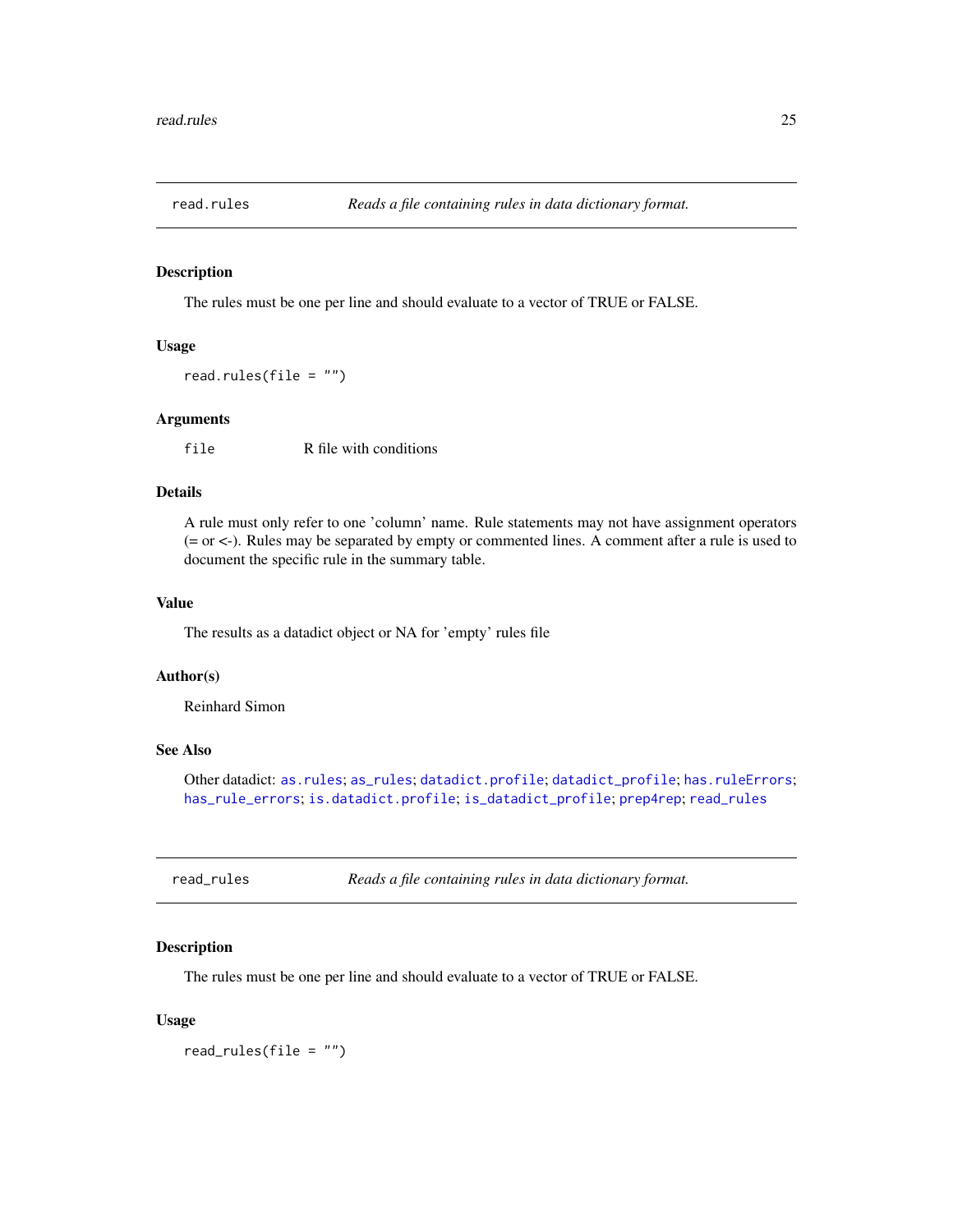#### <span id="page-25-0"></span>Arguments

file R file with conditions

## Details

A rule must only refer to one 'column' name. Rule statements may not have assignment operators (= or <-). Rules may be separated by empty or commented lines. A comment after a rule is used to document the specific rule in the summary table.

## Value

The results as a datadict object or NA for 'empty' rules file

## Author(s)

Reinhard Simon

## See Also

Other datadict: [as.rules](#page-2-1); [as\\_rules](#page-3-1); [datadict.profile](#page-3-2); [datadict\\_profile](#page-5-1); [has.ruleErrors](#page-7-1); [has\\_rule\\_errors](#page-9-1); [is.datadict.profile](#page-11-1); [is\\_datadict\\_profile](#page-17-1); [prep4rep](#page-23-1); [read.rules](#page-24-1)

<span id="page-25-1"></span>ruleCoverage *Dotchart of rules per variable*

#### Description

Summarizes rule coverage. There should be at least 3x coverage.

#### Usage

```
ruleCoverage(profile, rLowest = 1, rLow = 2, rOk = 3, rMax = 10)
```
#### Arguments

| profile | a datadict profile object                        |
|---------|--------------------------------------------------|
| rLowest | lowest acceptable number of rules per variable   |
| rLow    | an intermediate low number of rules per variable |
| r0k     | the 'ok' number of rules per variable            |
| rMax    | $=$ the maximum number of rules per variable     |

## Author(s)

Reinhard Simon

## See Also

Other visuals: [heatmap.quality](#page-10-2); [heatmap\\_quality](#page-10-1); [rule\\_coverage](#page-26-1); [scoreSum](#page-27-1); [score\\_sum](#page-28-1)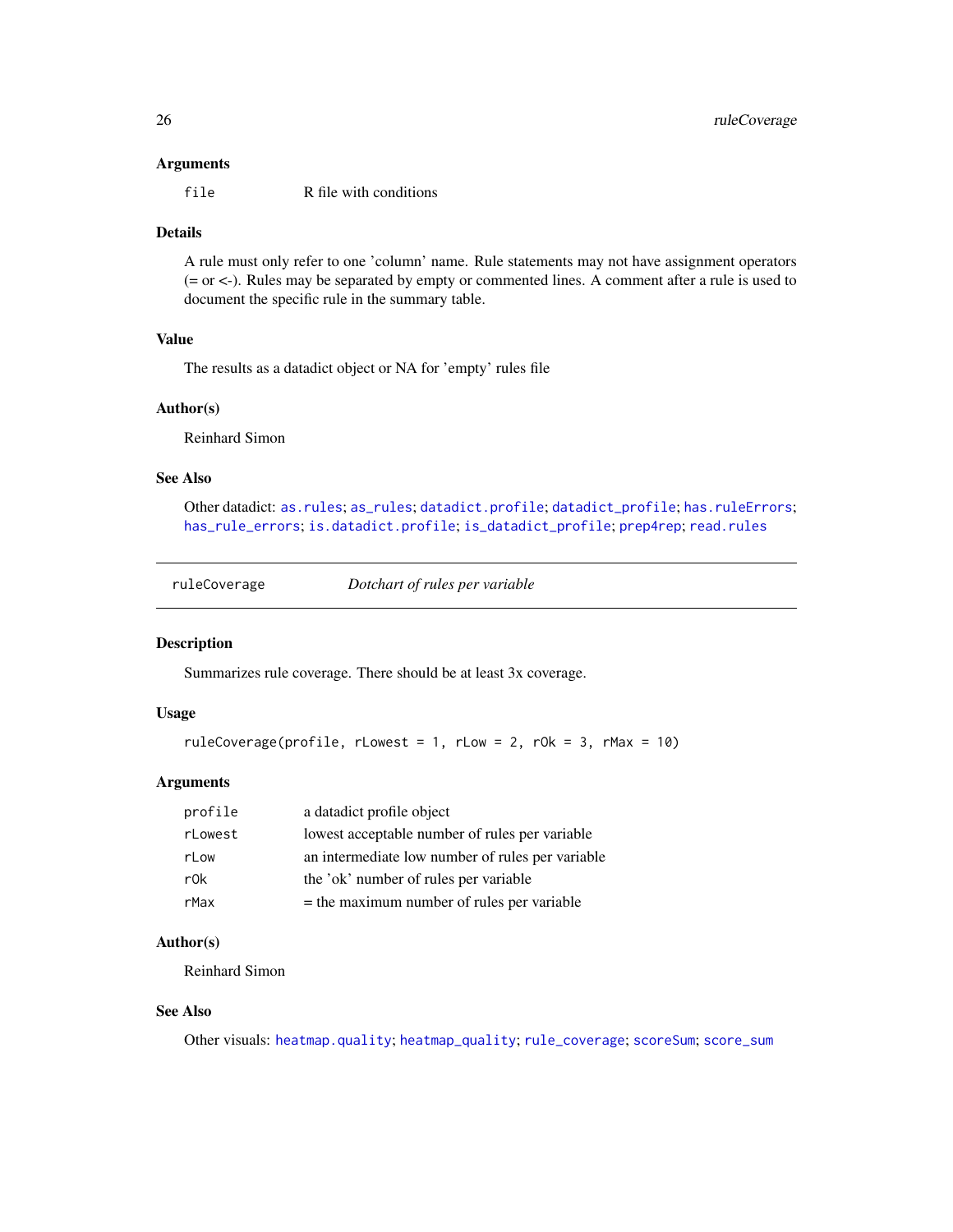<span id="page-26-1"></span><span id="page-26-0"></span>

Summarizes rule coverage. There should be at least 3x coverage.

## Usage

```
rule_coverage(profile, rLowest = 1, rLow = 2, rOk = 3, rMax = 10)
```
## Arguments

| profile | a datadict profile object                        |
|---------|--------------------------------------------------|
| rLowest | lowest acceptable number of rules per variable   |
| rLow    | an intermediate low number of rules per variable |
| r0k     | the 'ok' number of rules per variable            |
| rMax    | $=$ the maximum number of rules per variable     |

## Author(s)

Reinhard Simon

## See Also

Other visuals: [heatmap.quality](#page-10-2); [heatmap\\_quality](#page-10-1); [ruleCoverage](#page-25-1); [scoreSum](#page-27-1); [score\\_sum](#page-28-1)

<span id="page-26-2"></span>runDatacheck *Presents the packages graphical user interface*

## Description

Runs a web server to show the user interface.

#### Usage

runDatacheck(port = 1971L)

## Arguments

port the port where to listen; 1971 by default.

## Author(s)

Reinhard Simon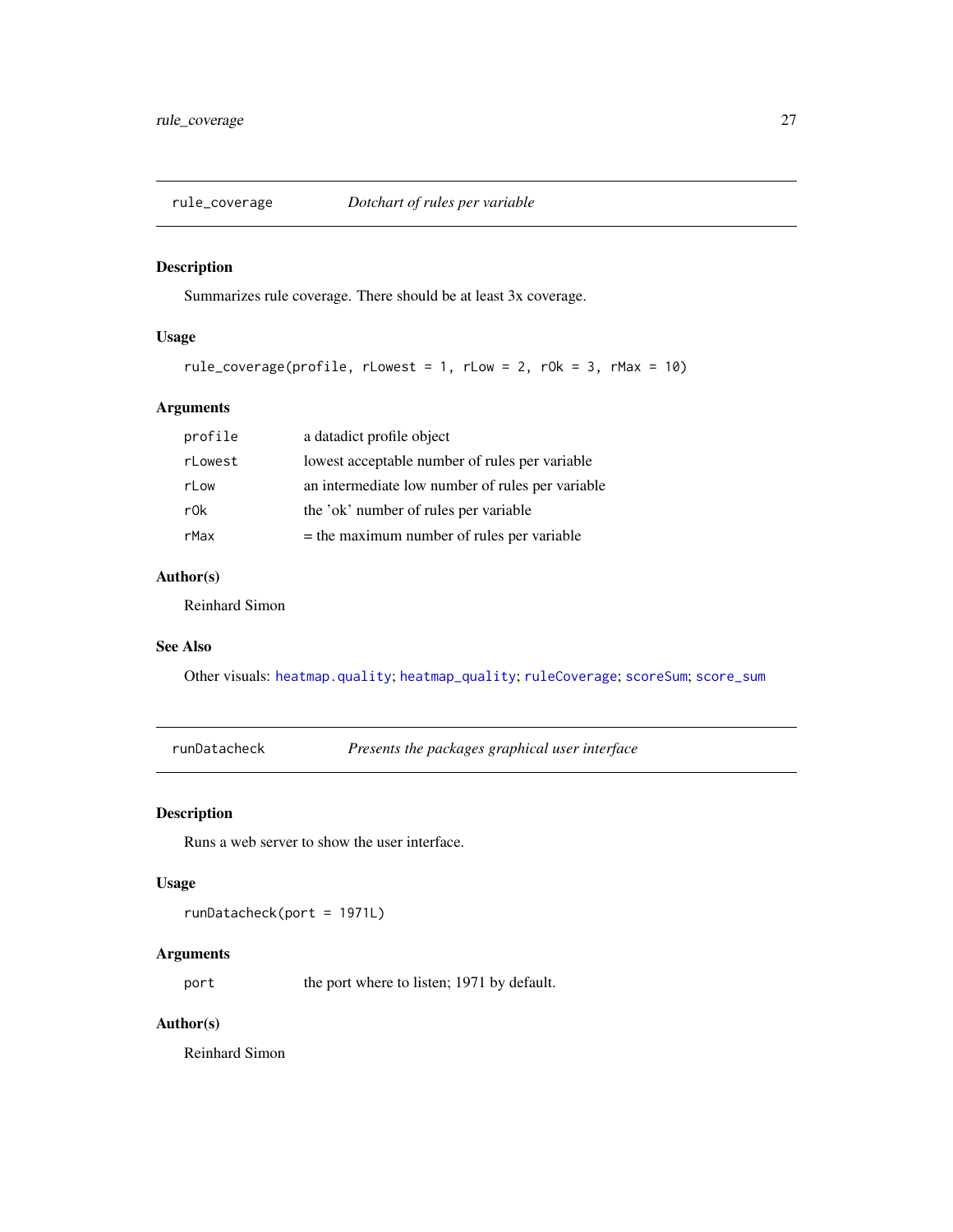## See Also

Other interface: [run\\_datacheck](#page-27-2)

<span id="page-27-2"></span>run\_datacheck *Presents the packages graphical user interface*

#### Description

Runs a web server to show the user interface.

## Usage

run\_datacheck(port = 1971L)

## Arguments

port the port where to listen; 1971 by default.

## Author(s)

Reinhard Simon

#### See Also

Other interface: [runDatacheck](#page-26-2)

<span id="page-27-1"></span>

| scoreSum | Line chart of cumulative sum of rule scores. |  |
|----------|----------------------------------------------|--|
|----------|----------------------------------------------|--|

## Description

A record receives one point per rule which evaluates TRUE. The total number of points is the 'quality score' per record.

## Usage

```
scoreSum(profile)
```
#### Arguments

profile a datadict profile object

### Author(s)

Reinhard Simon

## See Also

Other visuals: [heatmap.quality](#page-10-2); [heatmap\\_quality](#page-10-1); [ruleCoverage](#page-25-1); [rule\\_coverage](#page-26-1); [score\\_sum](#page-28-1)

<span id="page-27-0"></span>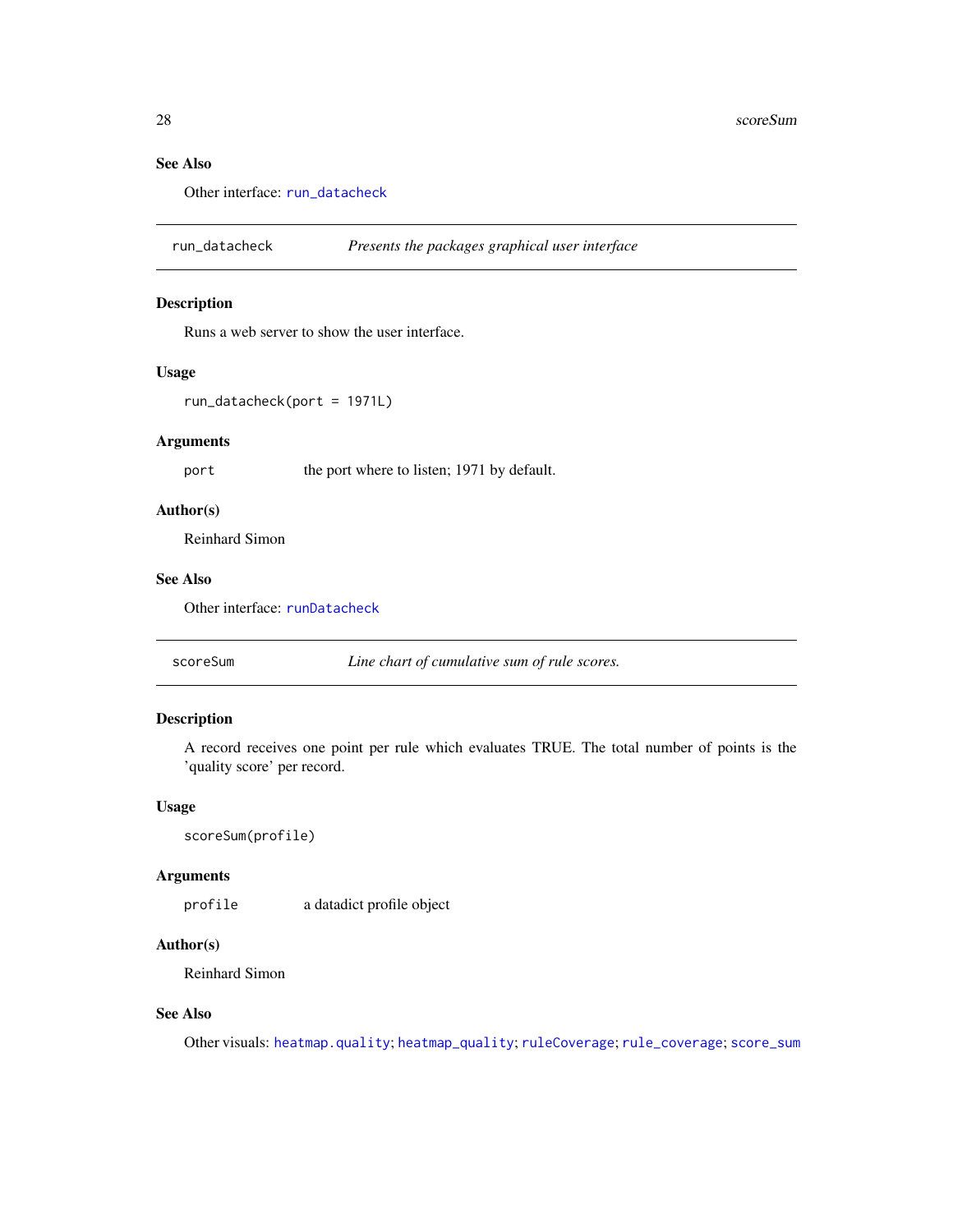<span id="page-28-1"></span><span id="page-28-0"></span>

A record receives one point per rule which evaluates TRUE. The total number of points is the 'quality score' per record.

## Usage

score\_sum(profile)

## Arguments

profile a datadict profile object

## Author(s)

Reinhard Simon

## See Also

Other visuals: [heatmap.quality](#page-10-2); [heatmap\\_quality](#page-10-1); [ruleCoverage](#page-25-1); [rule\\_coverage](#page-26-1); [scoreSum](#page-27-1)

<span id="page-28-2"></span>

| shortSummary |                                                    |  |  |  |  | Produces a tabular summary of descriptive statistics using the |  |  |
|--------------|----------------------------------------------------|--|--|--|--|----------------------------------------------------------------|--|--|
|              | 'Hmisc::describe' function from the Hmisc package. |  |  |  |  |                                                                |  |  |

## Description

Returns a dataframe of descriptive statistics

#### Usage

shortSummary(atable)

#### Arguments

atable a data frame

## Author(s)

Reinhard Simon

## See Also

Other helper: [pkg.version](#page-22-2); [pkg\\_version](#page-22-1); [short\\_summary](#page-29-1)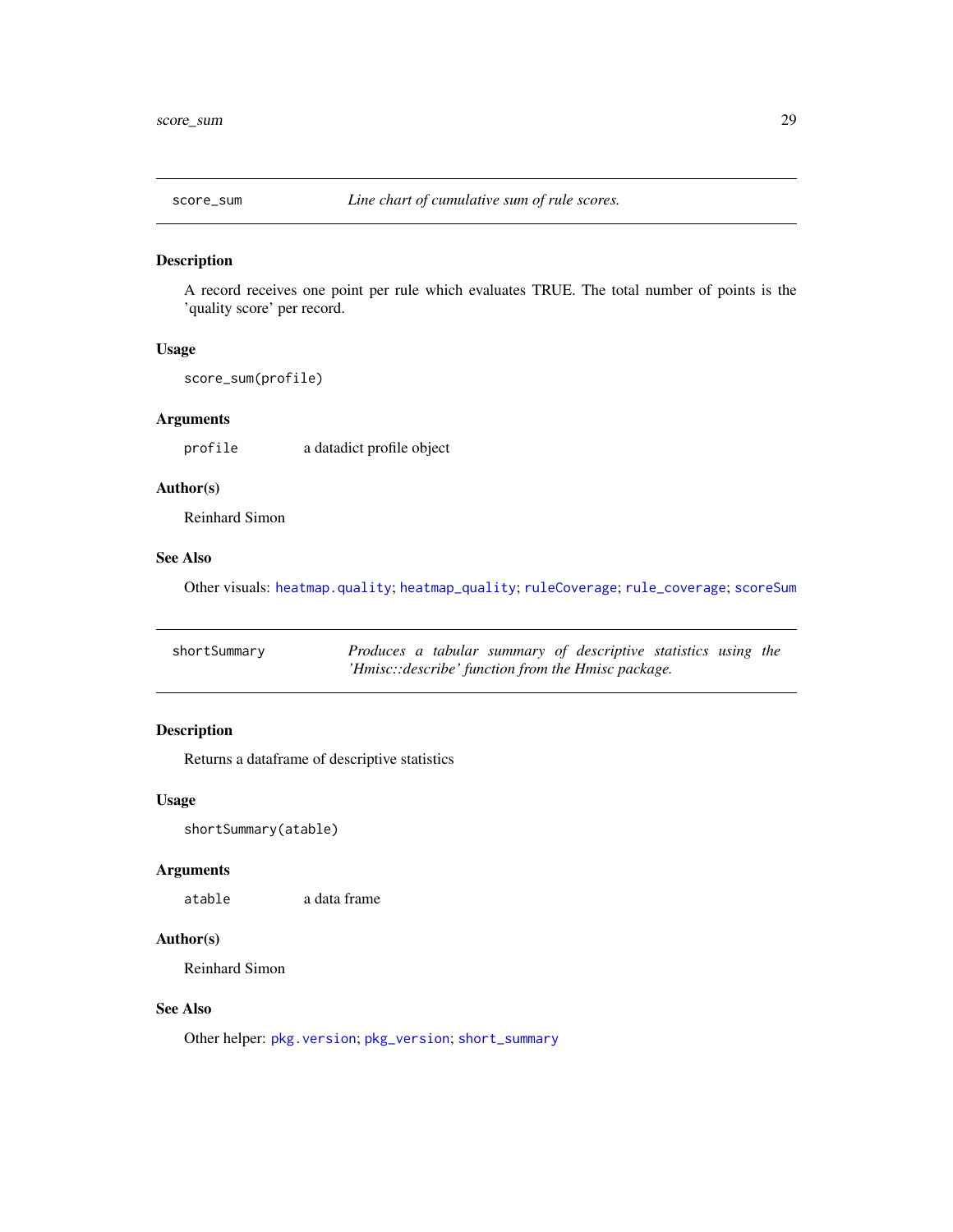<span id="page-29-1"></span><span id="page-29-0"></span>

Returns a dataframe of descriptive statistics

## Usage

short\_summary(atable)

## Arguments

atable a data frame

## Author(s)

Reinhard Simon

## See Also

Other helper: [pkg.version](#page-22-2); [pkg\\_version](#page-22-1); [shortSummary](#page-28-2)